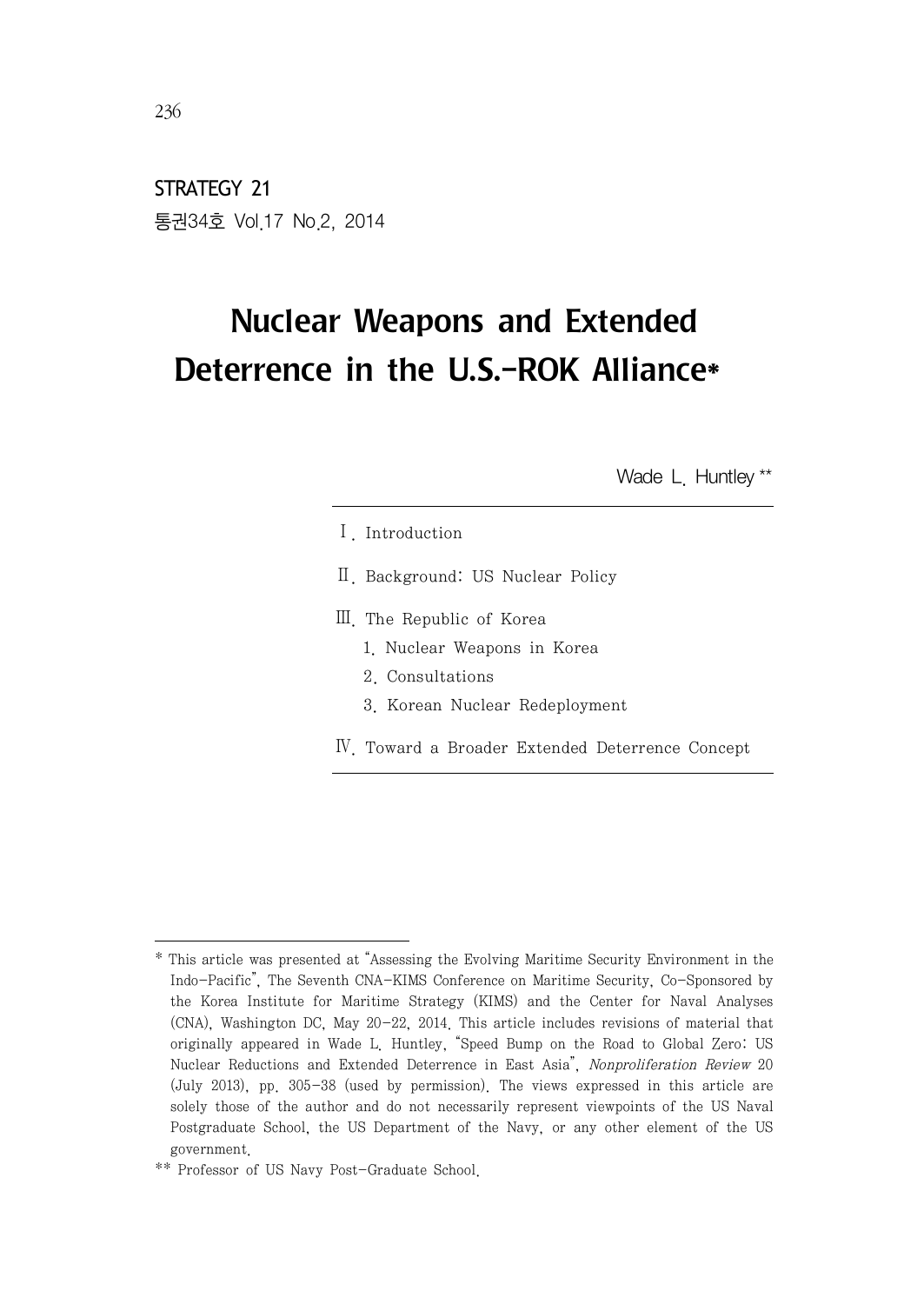Nuclear Weapons and Extended Deterrence in the U.S.-ROK Alliance / Wade L. Huntley 237

## Ⅰ. Introduction

Since the end of the Korean War, nuclear weapons have girded the US extended deterrence commitment to the Republic of Korea (ROK). That commitment is a pillar of the broader US-ROK security relationship. This article addresses a basic question: What is the current and future role of nuclear extended deterrence in Korea? The article focuses on two driving forces behind this question: the trend toward reduced reliance on nuclear weapons across US security policy, and evolving security conditions on the Korean peninsula. Are these two driving forces pulling policy in opposite directions? In addressing these questions, this article's analysis highlights the vital role served by conventional capabilities, such as ROK maritime forces, in deterring smaller-scale Korean peninsula threats.

## Ⅱ. Background: US Nuclear Policy

The trend toward reducing the size of the US nuclear arsenal has been apparent for over four decades. According to US government data, the US nuclear stockpile reached a peak of 31,255 warheads in 1967, and has been steady or declining since that time. 1)

With the end of the Cold War, the George H.W. Bush administration oversaw from 1989-93 a halving of the overall US nuclear arsenal, to

<sup>1)</sup> See US Department of Defense, "Fact Sheet: Increasing Transparency in the US Nuclear Weapons Stockpile", May 3, 2010,

 $\langle$ www.defense.gov/npr/docs/10-05-03 Fact Sheet US Nuclear Transparency FINAL w D ate.pdf>. The Soviet stockpile, at its peak, has been estimated at 45,000. Robert S. Norris and Hans M. Kristensen, "Global Nuclear Weapons Inventories, 1945–2010", Bulletin of the Atomic Scientists 66 (July/August 2010), pp. 77-83.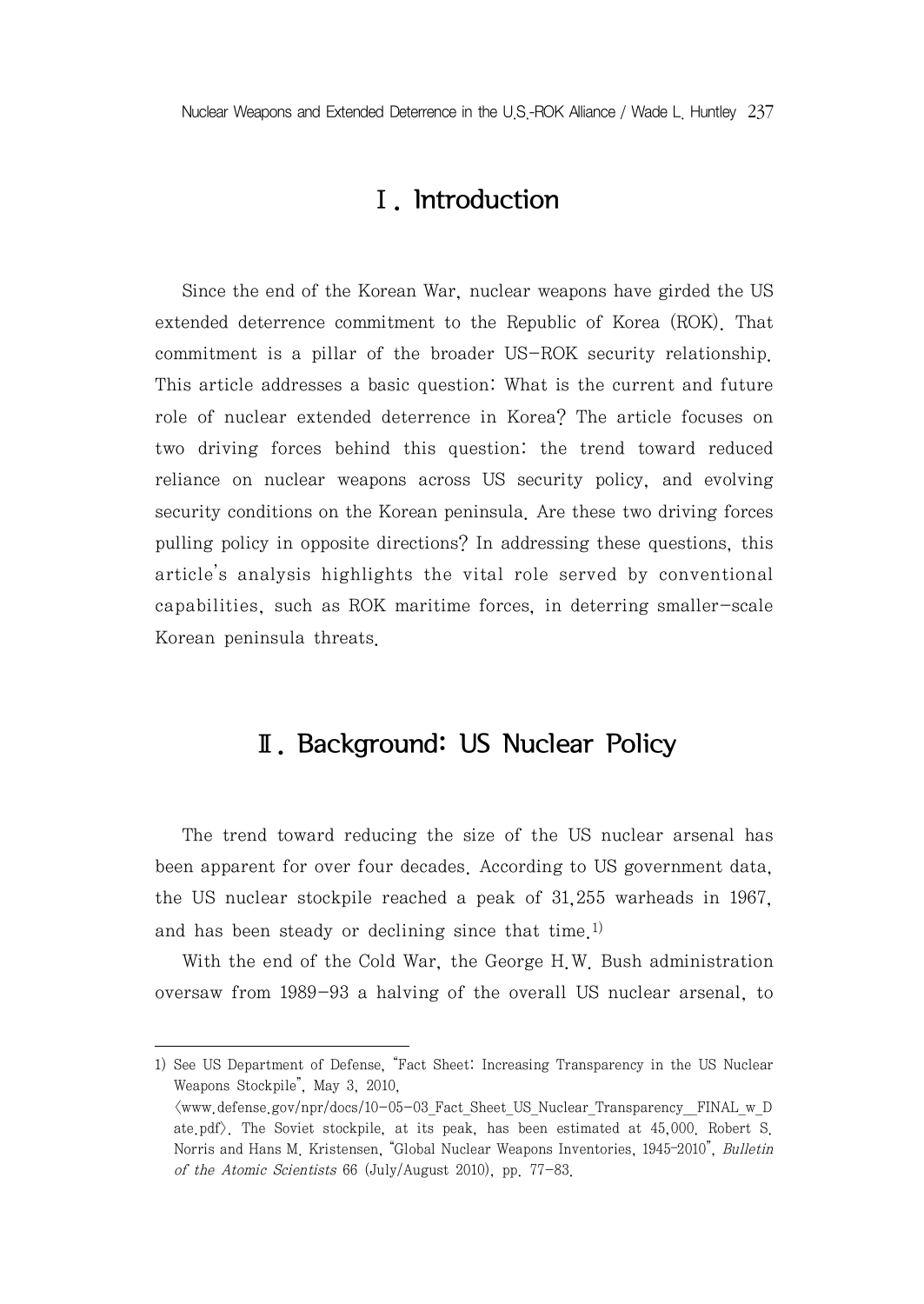fewer than 11,000 warheads. These reductions were propelled by the first US-Russia START in 1991 and the landmark START II treaty in 1993, stipulating reduction of deployed strategic nuclear warheads to 3,000-3,500 on each side. In this context, the Bush administration in 1991 also withdrew nuclear weapons from US surface naval vessels and ground-based tactical weapons from the ROK.

The George W. Bush administration's 2001 Nuclear Posture Review (NPR), though generating contention and debates over U.S. nuclear composition and planning, validated that the end of the Cold War had removed justifications for a large US strategic arsenal. 2) The 2002 U.S.-Russia "Moscow Treaty" projected reducing each side's "operationally deployed strategic warheads" to  $1,700 - 2,200$  each by  $2012 - a$  target the United States met three and half years early. 3) In the end, the size of the US nuclear arsenal under the Bush administration was again cut in half, to a total of  $5.113$  warheads in  $2009<sup>4</sup>$ 

While the 2001 NPR ratified the general trend of reducing nuclear arsenals numerically, the debates over the direction of US nuclear policy that it ignited also demonstrated that the potency of US nuclear threat-making capacity can be largely independent of numerical arsenal sizes. It became clearer that, with respect to the nuclear arsenal, it's ultimately not about how many weapons you have, but what you can (and plan to) do with them. For example, the 2001 NPR's anticipation of a wider range of nuclear weapons use options for counter proliferation

<sup>2)</sup> The NPR was first publicly summarized at a Department of Defense briefing on January 9, 2002. The classified review was subsequently obtained by the Los Angeles Times and the New York Times. Substantial unofficial excerpts are available at GlobalSecurity.org  $\langle$ www.globalsecurity.org/wmd/library/policy/dod/npr.htm $\rangle$ . For an assessment of these nuclear policy debates, see Wade L. Huntley, "Threats All The Way Down: US Strategic Initiatives in a Unipolar World", Review of International Studies 32 (January 2006), pp. 49-67.

<sup>3)</sup> Hans Kristensen, "United States Reaches Moscow Treaty Warhead Limit Early", Federation of American Scientists (FAS), FAS Strategic Security Blog, February 9, 2009,  $\langle$ www.fas.org/blog/ssp/2009/02/sort.php $\rangle$ .

<sup>4)</sup> Department of Defense, "Fact Sheet: Increasing Transparency in the US Nuclear Weapons Stockpile".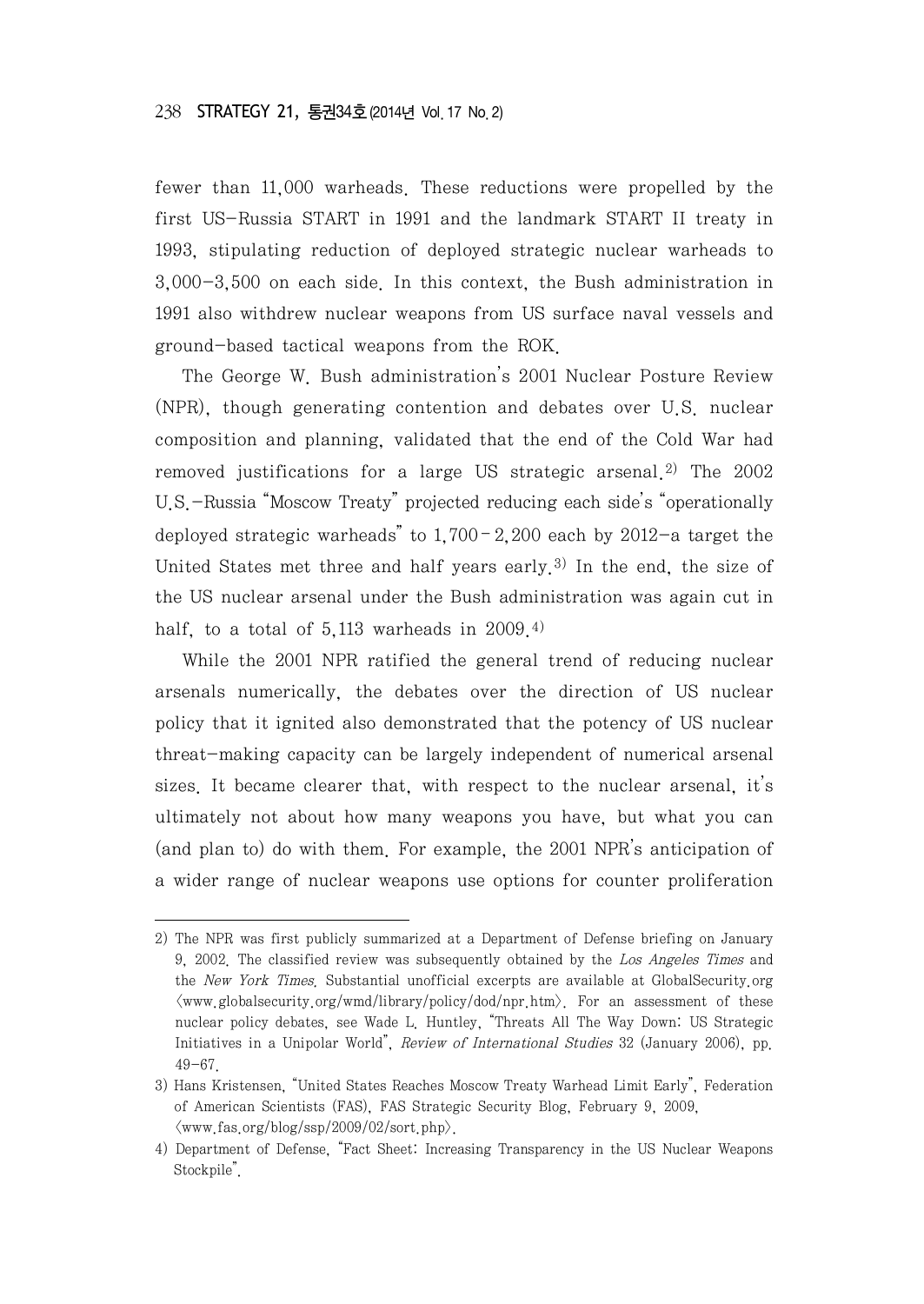purposes was directly meaningful in Korean contexts. If the potency of nuclear weapons threats draws on factors other than numerical arsenal size, then the credibility of US extended deterrent guarantees to its East Asian allies may depend less on warhead quantity than on how deployed warheads are configured and postured.

The Barack Obama administration's policies reducing the overall size of the US arsenal simply continue the trend reaching back as far as President Nixon. The Obama administration's emphasis on pursuing a broader arms control and nonproliferation agenda distinguishes it from George W. Bush administration, but returns to the orientations of most prior presidents. President Obama has been more ground-breaking in explicit advocacy of nuclear disarmament; his April 2009 Prague speech clearly articulated his administration's commitment to the long-term disarmament objective enshrined in Article VI of the Treaty on the Non-Proliferation of Nuclear Weapons (NPT). 5) Yet even President Obama's disarmament advocacy was hardly radical. Prior to his election, a bipartisan resurrection of nuclear disarmament as a centerpiece of US nuclear policy was already emerging. This movement was epitomized by the January 2007 op-ed in the Wall Street Journal by four prominent former US senior officials (three of them Republican), calling on the United States to take the lead in "setting the goal of a world free of nuclear weapons".  $6$ ) This movement provided pre-existing trans-partisan senior-level support for President Obama's embrace of the disarmament objective.

The Obama administration's first NPR, issued in April 2010 (just prior to the NPT Review Conference), placed disarmament aspirations at the center of US policy.<sup>7)</sup> But this NPR also reflected the limitations

<sup>5)</sup> Barack Obama, "Remarks By President Barack Obama", Prague, April 5, 2009, <www.whitehouse.gov/the\_press\_office/Remarks-By-President-Barack-Obama-In-Pragu e-As-Delivered>.

<sup>6)</sup> George P. Shultz, William J. Perry, Henry A. Kissinger, and Sam Nunn, "A World Free of Nuclear Weapons", Wall Street Journal, January 4, 2007, p. A15. This "senior statesmen" statement represented the collective viewpoint of sixteen other bipartisan, high-level specialists participating in a conference convened for the purpose of articulating this viewpoint.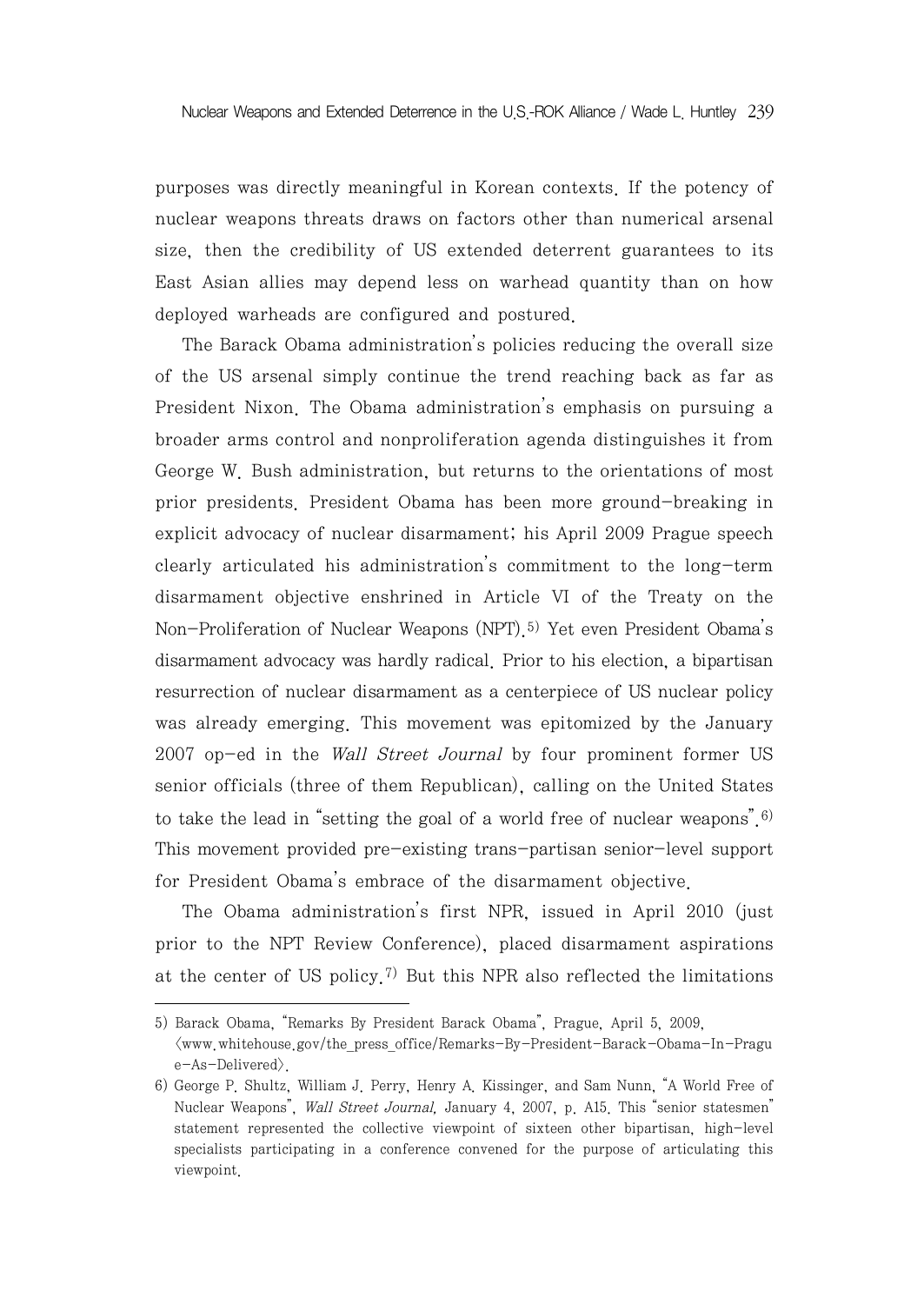of articulating this objective in the context of the contemporary security environment. Most salient for East Asia, the NPR explicitly recognized the role of US nuclear forces in girding extended deterrence security guarantees to key allies, as well as their own nuclear forbearance:

By maintaining a credible nuclear deterrent and reinforcing regional security architectures with missile defenses and other conventional military capabilities, we can reassure our non-nuclear allies and partners worldwide of our security commitments to them and confirm that they do not need nuclear weapons capabilities of their own. 8)

The 2010 NPR's announced policy shift on "negative security assurances" also illustrates quandaries of the disarmament commitment. Many had long urged unqualified declaration that the United States would not use or threaten use of nuclear weapons to deter non-nuclear threats from non-nuclear states.<sup>9)</sup> The NPR moved U.S. policy closer to this position, but added a crucial qualification that non-nuclear NPT parties must be "in compliance with their nuclear non-proliferation obligations".<sup>10)</sup> The NPR explained this qualification:

In the case of countries not covered by this assurance – states that possess nuclear weapons and states not in compliance with their nuclear non-proliferation obligations – there remains a narrow range of contingencies in which US nuclear weapons may still play a role in deterring a "conventional or (chemical or biological weapon) attack" against the United States or its allies and partners.<sup>11)</sup>(Emphasis added)

<sup>7)</sup> US Department of Defense, "Nuclear Posture Review Report", April 6, 2010,  $\langle$ www.defense.gov/npr/ $\rangle$ .

<sup>8)</sup> "Nuclear Posture Review Report", p. 7.

<sup>9)</sup> See, for example, Scott D. Sagan, "The Commitment Trap: Why the United States Should Not Use Nuclear Threats to Deter Biological and Chemical Weapon Attacks", International Security 24 (Spring 2000), pp.85-115.

<sup>10)</sup> "Nuclear Posture Review Report", p. 15.

<sup>11)</sup> "Nuclear Posture Review Report", p. 16.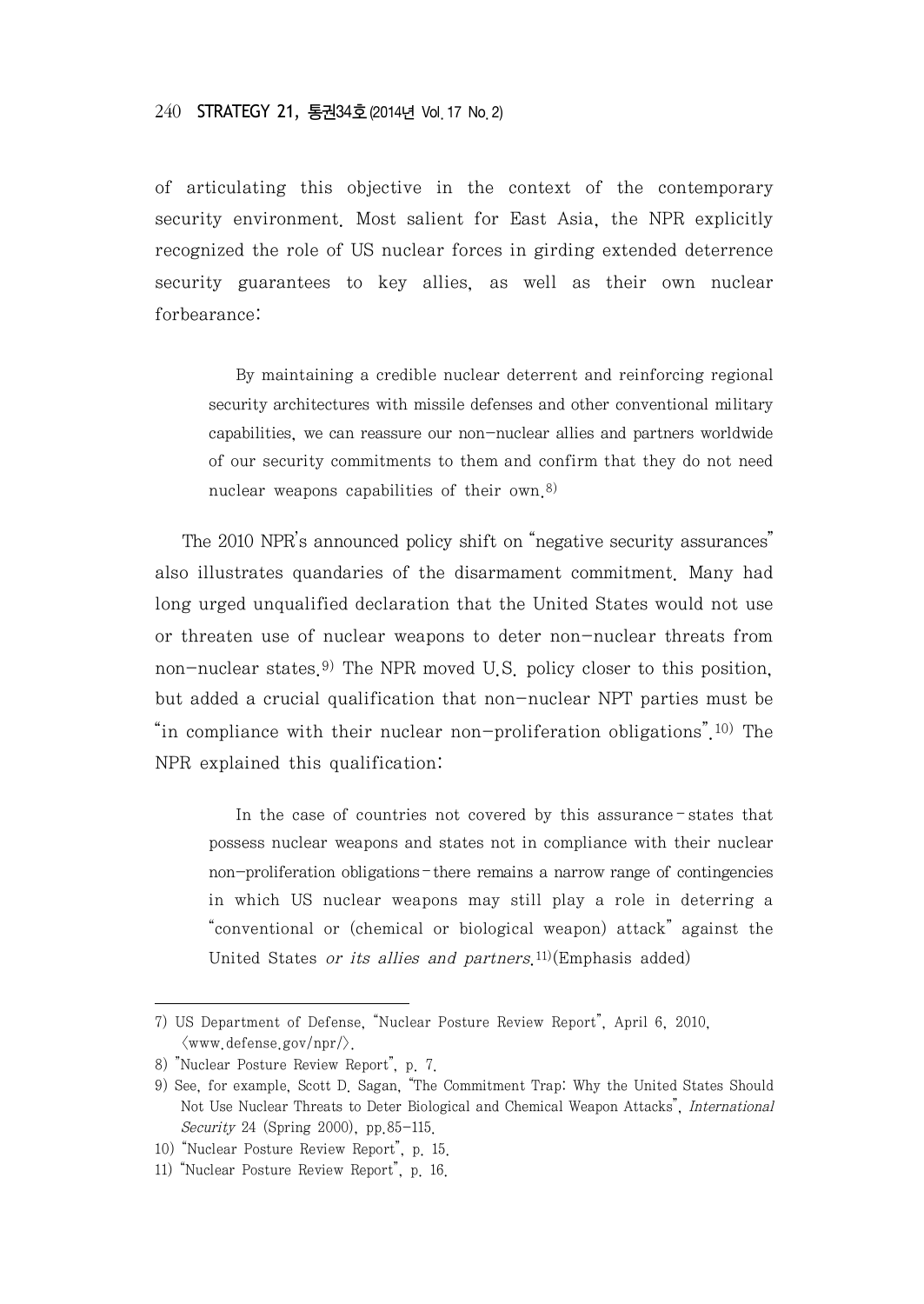One state to which this qualification obviously applies is North Korea. The 2010 NPR clearly judged that there remained value in the US threat to respond with nuclear weapons to non-nuclear attacks by North Korea on US allies, e.g. the ROK. That value could obtain from deterrence, reassurance, and/or compliance incentives. Hence, the NPR concluded that, despite a renewed commitment to eventual disarmament, there remained utility in relying on threats of *first use* of nuclear weapons to satisfy US security commitments to key non-nuclear allies. The NPR anticipated retaining the nuclear forces and supportive capabilities requisite to this role.

The NPR thus faced, but could not resolve, a principal problem: how can the United States reduce its own nuclear arsenal to very low numbers while maintaining credible extended deterrence for US allies whose own non-nuclear status relies in some measure on those extended deterrence commitments? Unfortunately, this question receives less attention than it needs. On the one hand, much recent discussion of U.S. nuclear reductions has skirted the issue of extended deterrence impact  $12$ ) On the other hand, recent and wide-ranging discussion of extended deterrence among non-nuclear US allies in East Asia has lacked specific attention to the consequences of continued US reductions to a dramatically smaller nuclear arsenal. 13)

<sup>12)</sup> See, for example, Catherine McArdle Kelleher and Judith Reppy, eds., Getting to Zero: The Path to Nuclear Disarmament (Stanford University Press, 2011), and James Acton, Deterrence During Disarmament: Deep Nuclear Reductions and International Security, Adelphi Paper 417, March 2011.

<sup>13)</sup> See, for example, Jeffrey Lewis, "Extended Nuclear Deterrence in Northeast Asia", Nautilus Institute Special Report, August 1, 2012, <http://nautilus.org/napsnet/napsnet-special-reports/extended-nuclear-deterrence-in -northeast-asia/>; Rory Medcalf and Fiona Cunningham, eds., Disarming Doubt: The Future of Extended Nuclear Deterrence in East Asia (Lowy Institute and the Center for the Promotion of Disarmament and Non-Proliferation, Japan Institute of International Affairs, 2012); James L. Schoff, "Changing Perceptions of Extended Deterrence in Japan", in Toshi Yoshihara and James R. Holmes, eds., Strategy in the Second Nuclear Age (Georgetown University Press, 2012); Paul J. Saunders, Extended Deterrence and Security in East Asia: A US-Japan-South Korea Dialogue, Center for the National Interest, January 2012,  $\langle www.cftni.org/2012 - Extended-Deterence-In-East-Asia.pdf \rangle$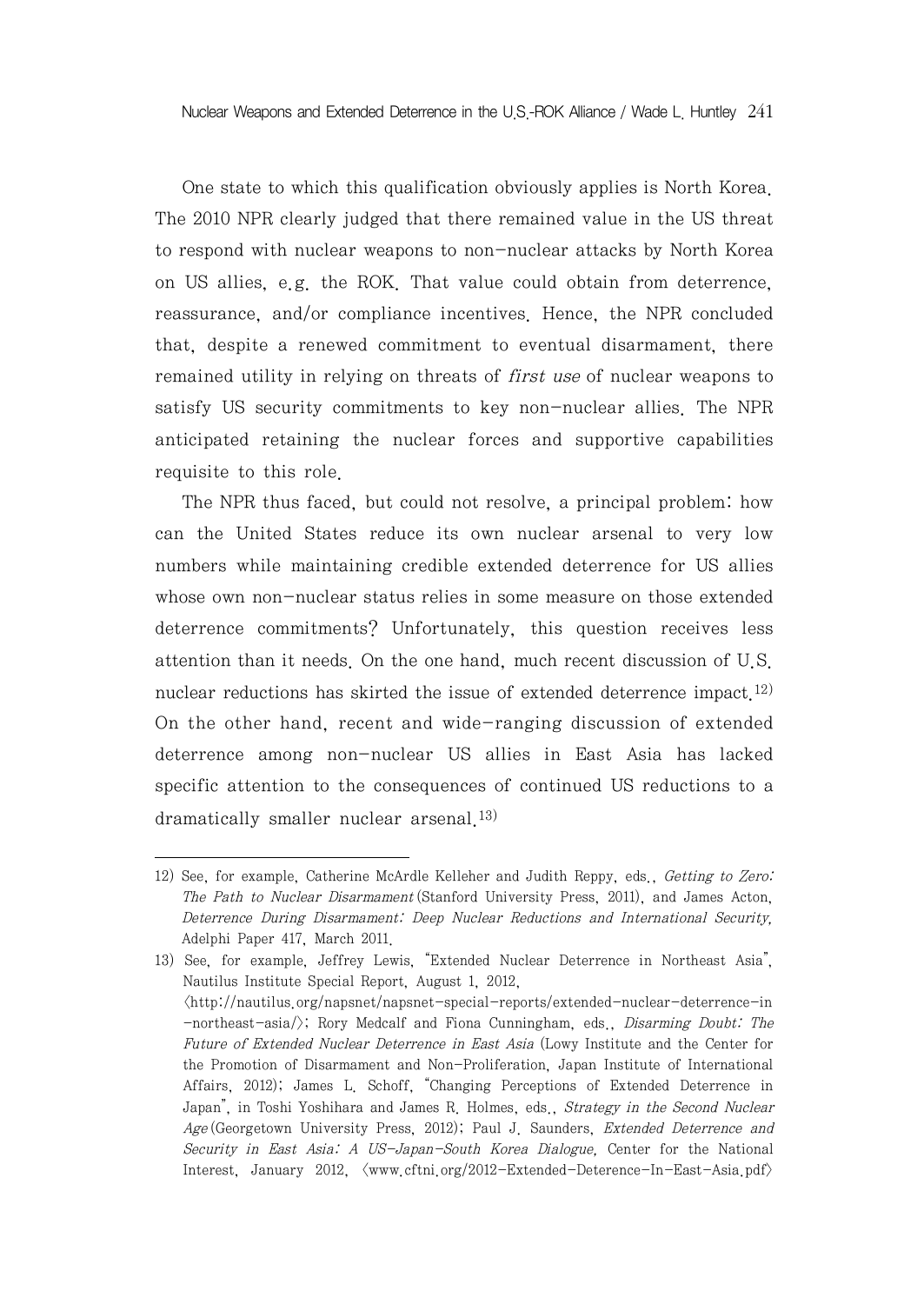This article contributes to bridging this gap by focusing on the future of extended deterrence in the US-ROK relationship. The analysis utilizes a basic framework for assessing extended deterrence commitments, addressing four factors:

- Perception of the threat of aggression to be deterred
- Capabilities available to defend or threaten retaliation to aggression
- Will (or commitment) of the deterring parties to follow through with threatened retaliation in the event threatened aggression takes place
- Assurance among allies that security commitments will be upheld

The following section applies this framework to assess recent developments in extended deterrence in the U.S.-ROK alliance relationship.

# Ⅲ. The Republic of Korea 14)

Nuclear weapons and extended deterrence have played a seminal role in the relationship between the ROK and the United States since the 1953 armistice concluding the Korean War and the subsequent establishment of the US-ROK Mutual Defense Treaty. To be sure, the two countries' broad extended deterrence posture also included extensive conventional force capabilities, a joint military command, regular military exercises, an annual US-ROK Security Consultative Meeting (SCM) and other

and Richard C. Bush III, "The US Policy of Extended Deterrence in East Asia: History, Current Views and Implications", Brookings Institution Arms Control Series, February 2011, <www.brookings.edu/research/papers/2011/02/arms-control-bush>.

<sup>14)</sup> Research for this section was supported by Jinho Park, "Literature Survey Paper on the Potential Impact on the Korean Peninsula of US Reductions of Its Nuclear Forces", December 9, 2012. Material drawn from this work includes an applicable notation to "KBP" (Korea Background Paper). The author happily acknowledges the indispensable contribution to the present article that this background researcher provided.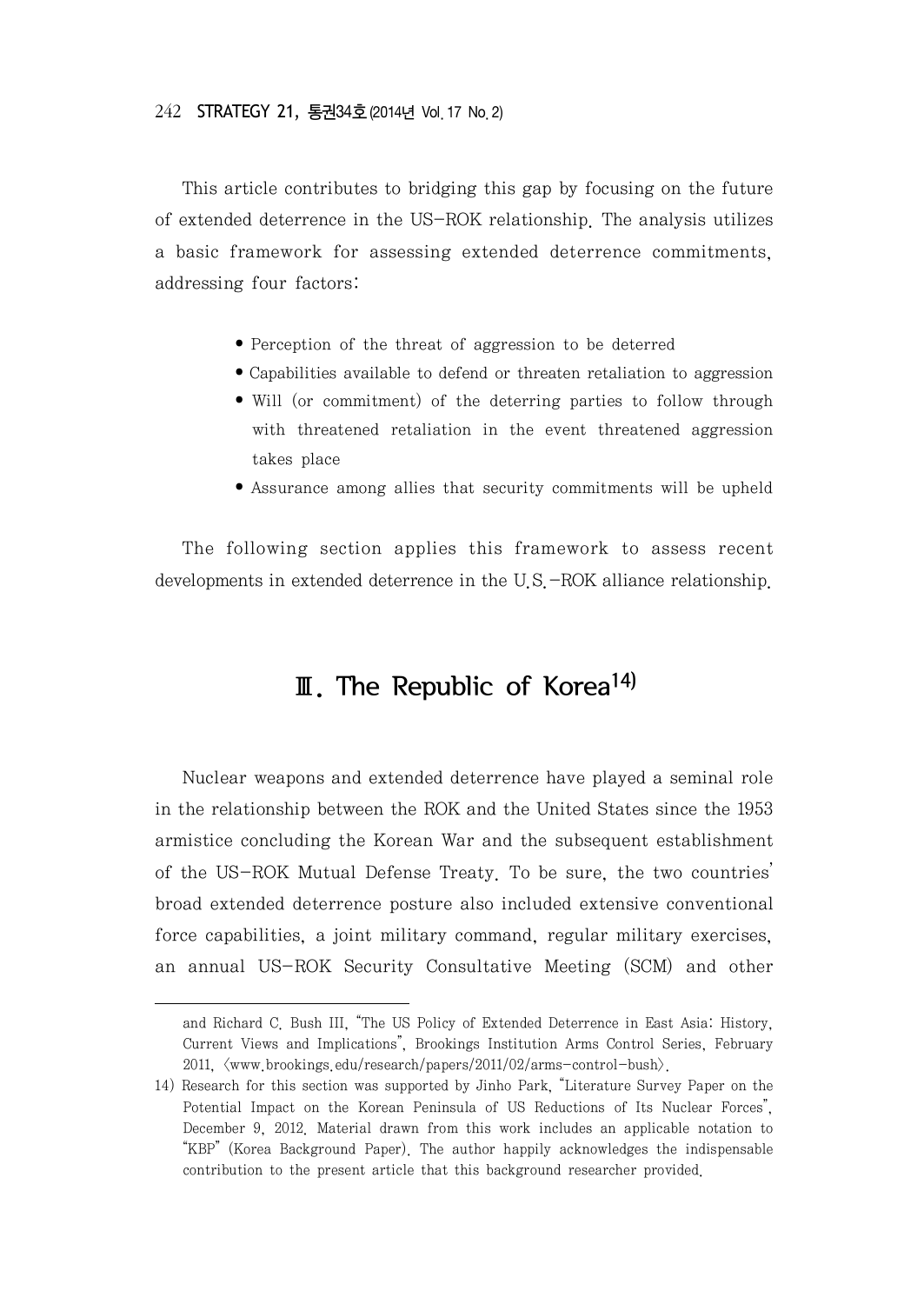forms of policy and defense coordination. Nuclear deterrence was only a small part of this array, but both parties throughout the Cold War period viewed the "ultimate weapon" as an indispensable bulwark of the full defense posture. 15)

#### 1. Nuclear Weapons in Korea

As the Soviet Union achieved strategic parity, the United States sought to sustain the credibility of the nuclear core of the Korean posture by deploying tactical nuclear weapons in the ROK. Beginning in 1958, the United States reportedly deployed a variety of nuclear weapons systems, reaching a peak of approximately 950 warheads in the late 1960s. 16) From the South Korean as well as American points of view, these nuclear weapons played a discernable role in both girding the extended deterrence posture against a clear and immenent threat and providing a continuing broader reassurance of the ROK's vitality in the wider Cold War context. 17)

In the 1970s, the United States and Soviet Union took a number of steps, including several nuclear arms control treaties, aimed at moderating their competition and reducing the sharpest risks of nuclear war. For this and other reasons, the number of US nuclear weapons deployed in the ROK declined significantly in this period. By the 1980s, this

<sup>15)</sup> The original Mutual Defense Treaty contained no specific US provision of extended nuclear deterrence for the ROK; this came later, at the 11th SCM in 1978. Subsequently, "the annual SCM has concluded each year with a specific expression of the US commitment to provide its nuclear umbrella". Cheon Seong Whun, "The Significance of Forming a ROK-US Extended Deterrence Policy Committee", Korean Institute for National Reunification, November 3, 2010, p. 4,  $\langle$ www.kinu.or.kr/upload/neoboard/DATA02/co10-39(E)1.pdf $\rangle$ .

<sup>16)</sup> Hans Kristensen, "A History of US Nuclear Weapons in South Korea", The Nuclear Information Project, September 28, 2005,  $\langle www.nukestrat.com/korea/korea)$ 

<sup>17)</sup> Jae-bong Lee, "Namhanui haekmoogi baechiwa bookhanui haekmoogi gaebal: Hanbandoui bihaekhwaul wihayeo" [Deploying nuclear weapons in South Korea and North Korea's development of nuclear weapons: Toward Denuclearization of the Korean Peninsula] Peace Studies 9 (December 2008), pp. 31-33 [as cited in KBP, p. 1].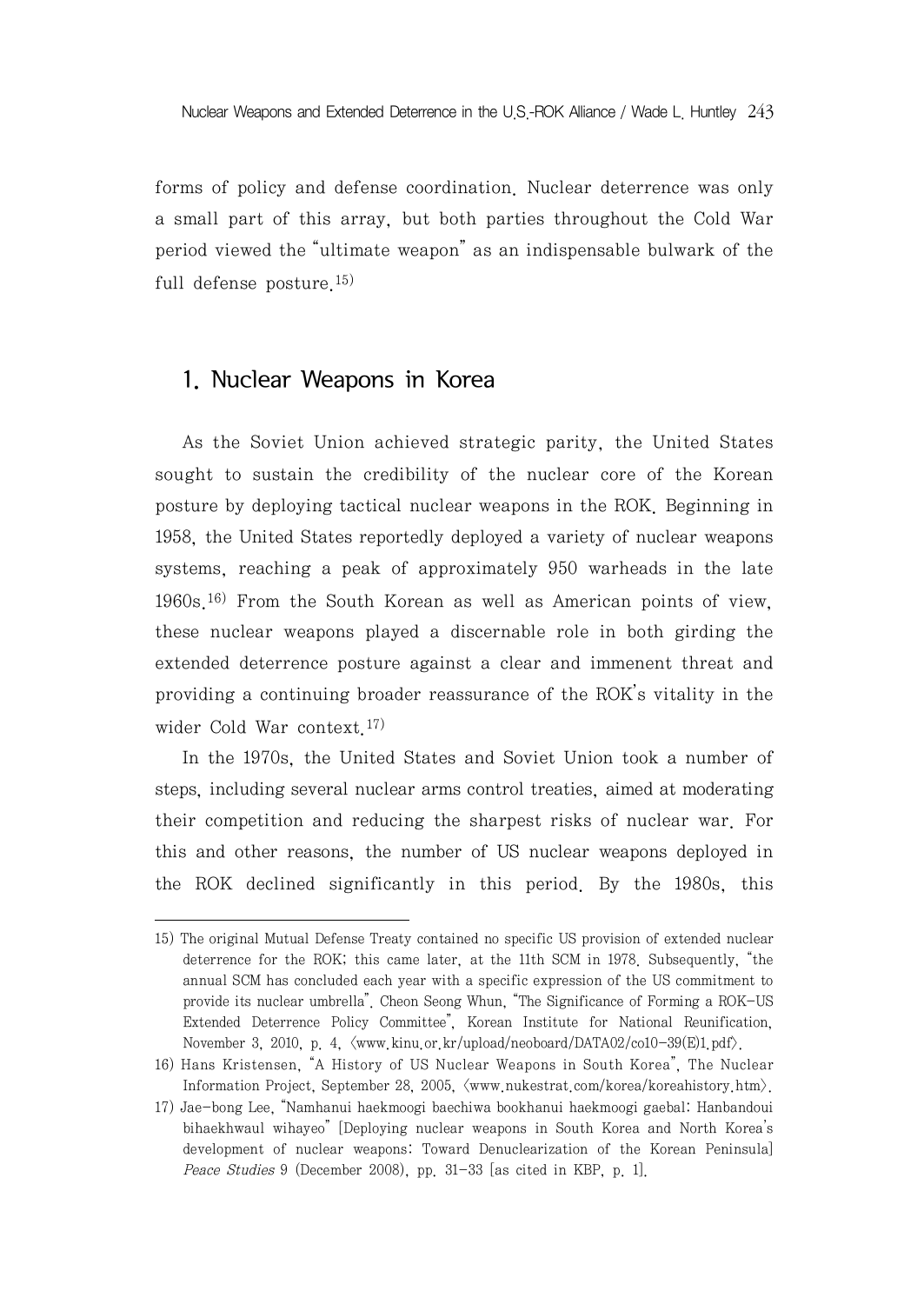deployment had dropped to a level of 150 nuclear bombs and howitzer shells.18)

The end of the Cold War changed the strategic calculus fundamentally. In September 1991, President George H.W. Bush initiated US withdrawal of all tactical nuclear weapons deployed on US surface naval vessels and in overseas ground locations (except a selection of nuclear bombs left under NATO control in Europe). Withdrawal of nuclear weapons from the ROK was completed in December.19) Formally, the ROK embraced the move; in November, President Roh Tae-woo announced the "Non-Nuclear Korean Peninsula Peace Initiatives", declaring that "the Republic of Korea will use nuclear energy solely for peaceful purposes, and will not manufacture, possess, deploy or use nuclear weapons". 20)

In withdrawing nuclear weapons from Korea, US strategic planners also had determined that evaporation of the Soviet Union's conventional military threat obviated the need for forward deployed nuclear weapons to support US defense commitments to the ROK. Reportedly, US decision makers also hoped that the withdrawal of US nuclear weapons would prompt North Korea, at that time stalling its accession to the NPT, to complete its safeguards agreement and open its nuclear facilities to inspection.<sup>21)</sup> This dual-track reasoning is significant, because both elements of this justification-the utility of tactical nuclear weapons for supporting the ROK's own defense and the

<sup>18)</sup> Hans Kristensen, "A History of US Nuclear Weapons in South Korea", The Nuclear Information Project, September 28, 2005,  $\langle$ www.nukestrat.com/korea/koreahistory.htm).

<sup>19)</sup> Hans Kristensen, "The Withdrawal of U.S. Nuclear Weapons from South Korea", The Nuclear Information Project, September 28, 2005,  $\langle$ www.nukestrat.com/korea/withdrawal.htm).

<sup>20)</sup> As quoted in KBP, p. 2; an English version of the declaration is available at the Federation of American Scientists' website,  $\langle$ www.fas.org/news/skorea/1991/911108-d4111.htm).

<sup>21)</sup> Hans Kristensen, "The Withdrawal of U.S. Nuclear Weapons from South Korea". These two justifications are also somewhat contradictory, as North Korea itself accurately, if bombastically, recognized when its reported commentary on the announced planned withdrawal observed that, with its intercontinental reach, "the US nuclear threat to us would not be dispelled, even though nuclear weapons are taken out of South Korea". Rodong Sinmun, November 1, 1991 [as cited in Kristensen, "The Withdrawal of U.S. Nuclear Weapons from South Korea"].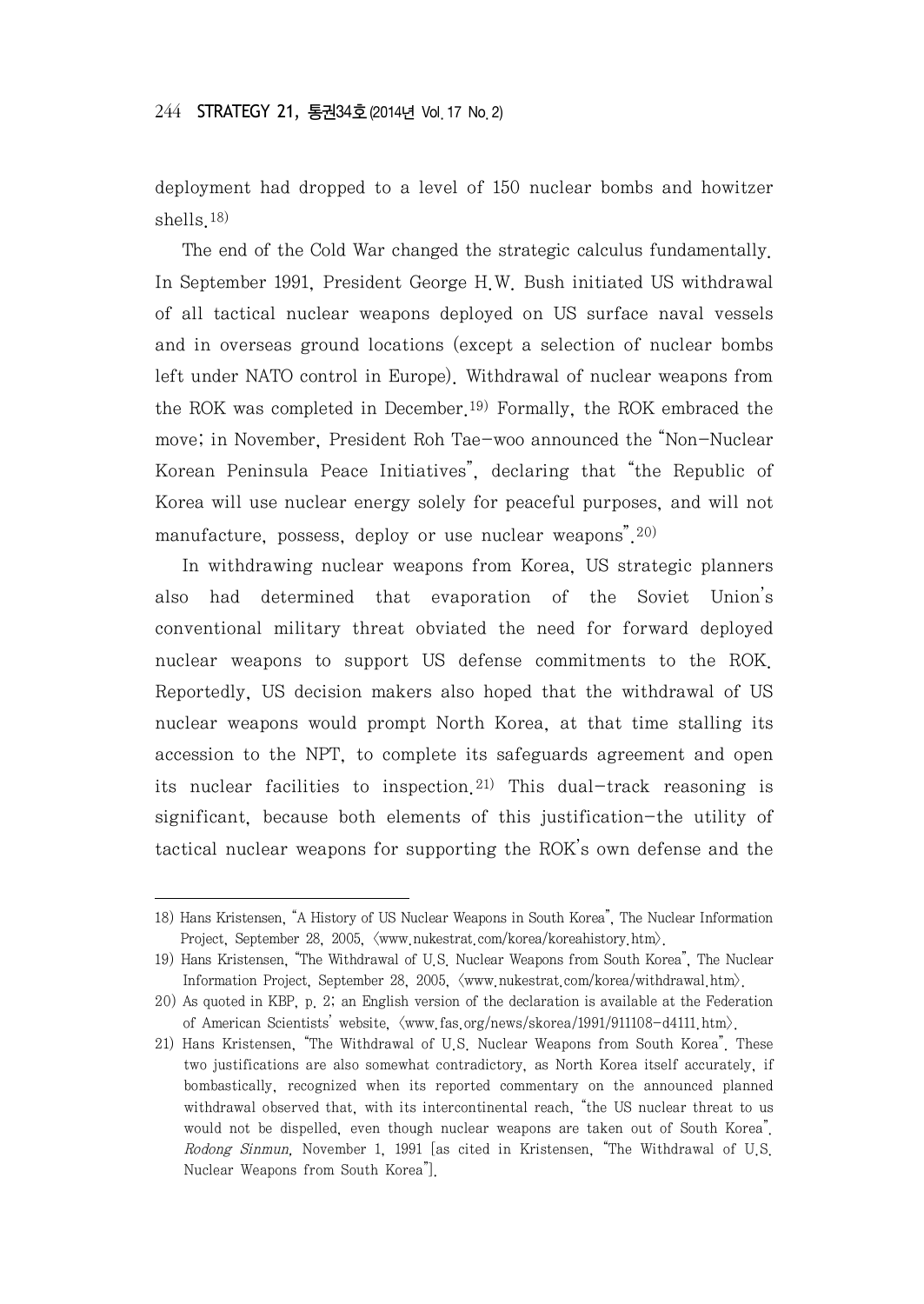impact on North Korean decision making-have reemerged in current South Korean extended deterrence debates.

Nuclear developments on the Korean peninsula since the end of the Cold War continued to reshape strategic circumstances. The 1994 "Agreed Framework" successfully "froze" the North Korean plutonium-based nuclear program. But this arrangement had not reached the planned stage of reversing the program when it collapsed in 2002-03 in the wake of US charges that North Korea had developed a parallel uranium enrichment effort. The revivified crisis reached a new nadir in 2006, when North Korea conducted a series of missile tests, including a long-range missile launch, and crossed a glaring red line with its first nuclear test.<sup>22)</sup>

Hopes for kickstarting greater positive engagement under the Obama administration were vanquished when, in April 2009, North Korea launched another long-range missile and conducted its second nuclear test. In November 2010, North Korea unveiled a surprisingly sophisticated and rapidly constructed new uranium enrichment facility at Yongbyon that North Korean officials maintained was already producing low-enriched uranium. 23)

In 2010 Korean security conditions also deteriorated more broadly. On March 26, the ROK's corvette Cheonan sank near the inter-Korean maritime border; a subsequent joint inquiry identified a North Korean torpedo as the cause. On November 23, North Korean artillery shelled the ROK island of Yeonpyeong, killing two soldiers and injuring twenty others, including three civilians. These incidents stoked inter-Korean animosity and renewed concerns over conflict escalation on the peninsula. These incidents also brought seriously into question the sufficiency of deterrence on the Korean Peninsula, including the role of nuclear extended deterrence.

<sup>22)</sup> For a review of this period, see Wade L. Huntley, "US Policy toward North Korea in Strategic Context: Tempting Goliath's Fate", Asian Survey 47 (May/June 2007), pp. 455-480.

<sup>23)</sup> Siegfried S. Hecker, "A Return Trip to North Korea's Yongbyon Nuclear Complex", Center for International Security and Cooperation, Stanford University, November 20, 2010.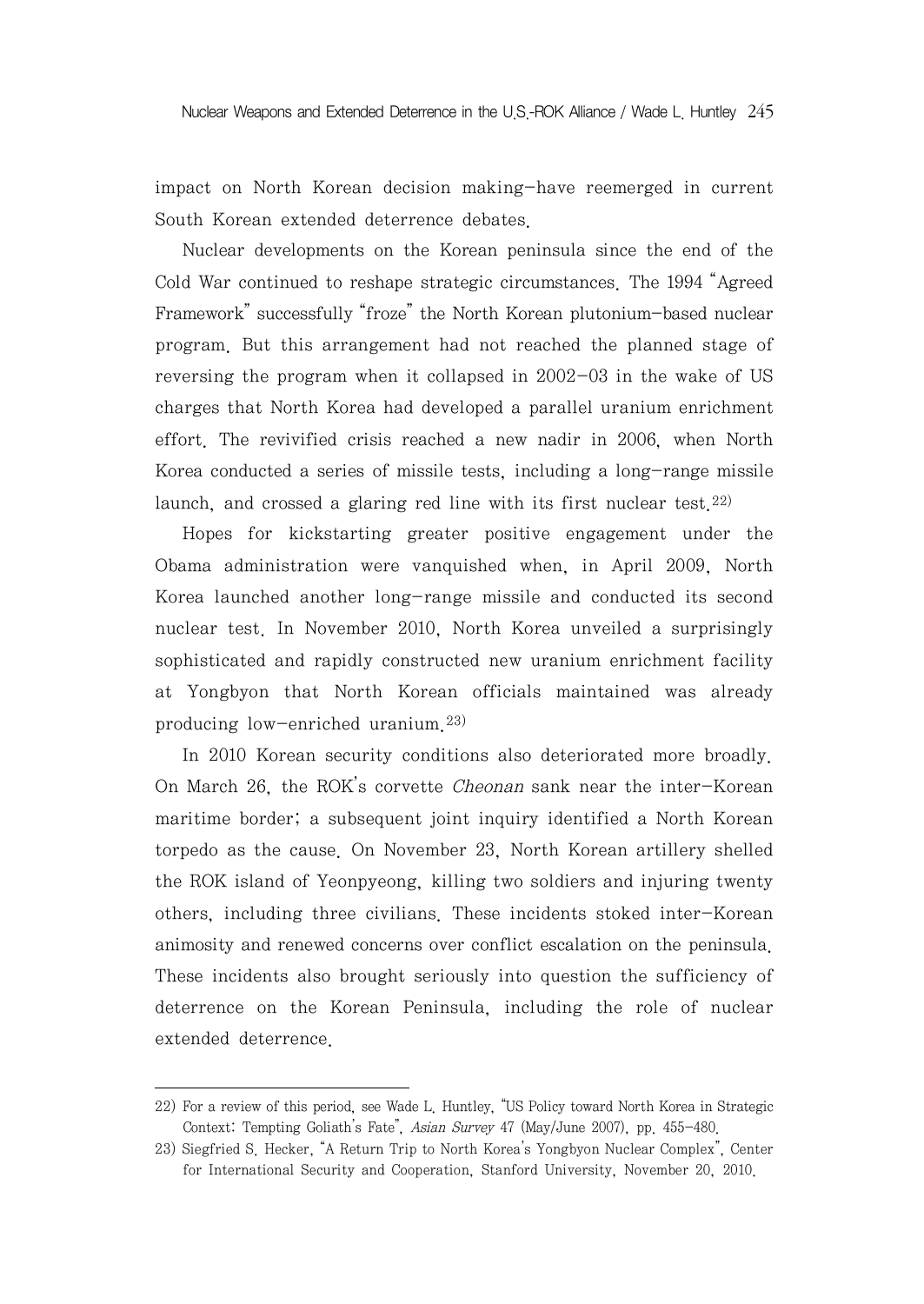In this context, the expanding role of China emerged as another seminal element of the evolving Korean strategic environment. Relatively passive in the 1990s, China in the 2000s deepened its existential support for North Korea but also became a top economic partner for the ROK. China gradually took on a more leading role in the six-party talks, in large measure driven by wider regional strategic considerations. 24) China's rising regional activism has begun to rekindle Cold War type concerns in the ROK over whether US strategic nuclear forces alone sufficiently deter conflict in Korea that might expand to involve China.

These developments highlight the roles of the contextual aspects of extended deterrence noted above: threat perception and reassurance. North Korea remains the principal threat concern defining ROK security outlooks, reinforced by convergence with US viewpoints and the socializing effect of deep and enduring defense cooperation with the United States. During the Cold War, US nuclear weapons in Korea were intended to support the extended deterrence posture and also to reassure the ROK. Dissolution of the Soviet Union eliminated the credibility-providing justification for that deployment, and the weapons were withdrawn. But in the ensuing two decades, North Korea and China have both progressed in developing their own nuclear weapons capabilities, eroding some ROK confidence in deterrence sufficiency at the nuclear level.

Against this backdrop, the Cheonon and Yeonpyeong incidents raised new questions of the present role of US extended deterrence in ROK security. In particular, these incidents spotlighted a key question: can a posture relying fundamentally on threats to use nuclear weapons provide sufficient deterrence against such smaller-scale conventional threats?

<sup>24)</sup> For an elaboration of this interpretation, see Dongjin Jeong, "China's Foreign Policy Toward North Korea: The Nuclear Issue", Masters Thesis, Naval Postgraduate School, December 2012.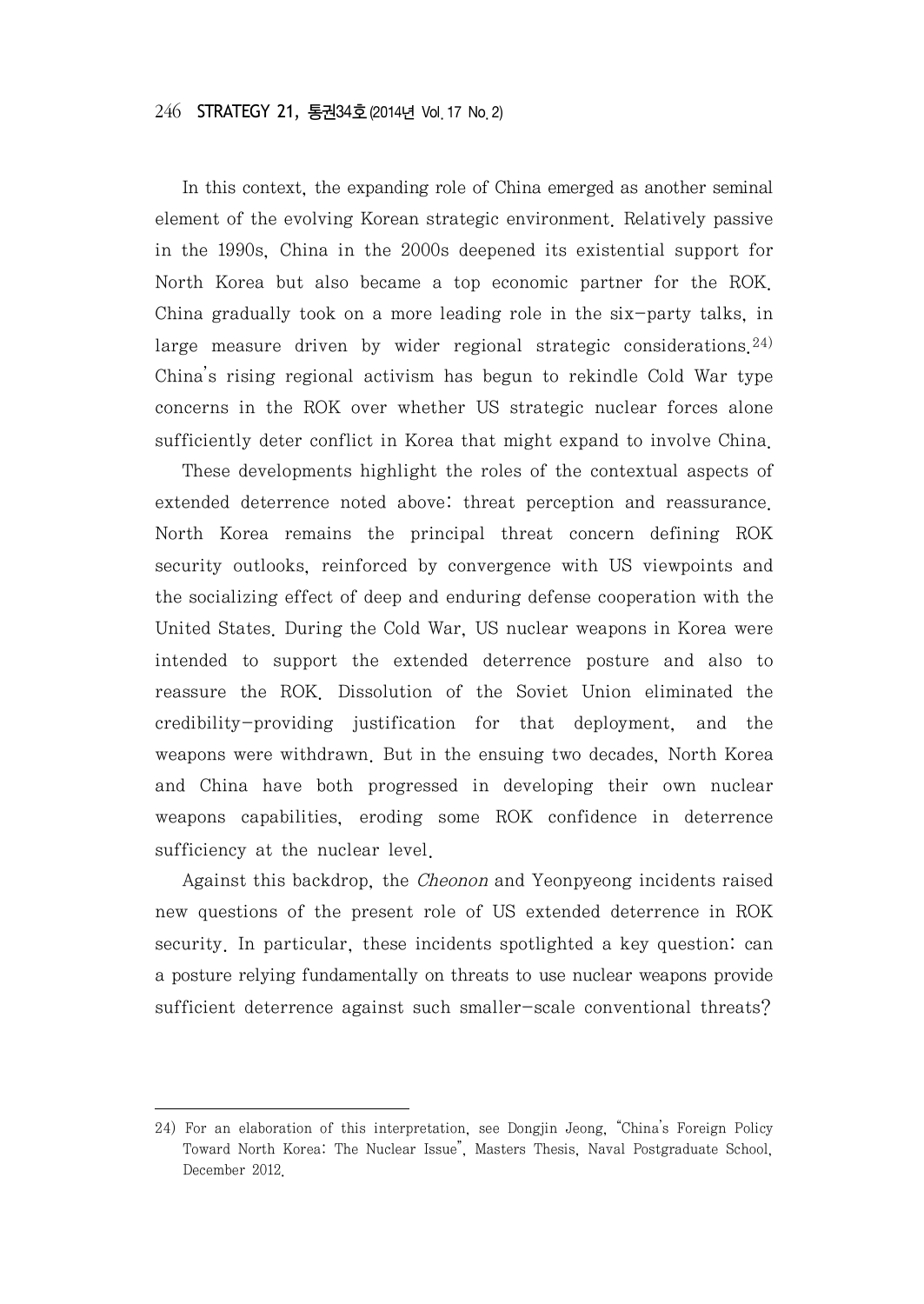Nuclear Weapons and Extended Deterrence in the U.S.-ROK Alliance / Wade L. Huntley 247

## 2. Consultations

This context framed South Korean reactions to the Obama administration's 2010 NPR. President Obama and Secretary of State Hillary Clinton sought to assure their ROK counterparts that the planned reduction in numbers and roles for US nuclear weapons would not diminish US extended deterrence to Korea. 25) The US and ROK governments subsequently took steps to regularize and institutionalize this initial dialogue by forming an Extended Deterrence Policy Committee (EDPC). The ROK saw the committee's role as increasing extended deterrence-related information sharing, evaluating the effectiveness of extended deterrence, and formulating "policy alternatives for deterring North Korean provocations and preparing for the possible threat of nuclear weapons and weapons of mass destruction<sup>"</sup>.<sup>26)</sup>

The EDPC developed quickly. In November 2011, the EDPC conducted an inaugural "Tabletop Exercise" to implement the process of identifying ways in which the full range of ROK-US Alliance capabilities could be leveraged to maximize deterrent effects.27) At the 44th SCM in October 2012, the two countries charged the EDPC with developing joint deterrence strategies that would be tailored to the specific types of threats posed by North Korea's broad capabilities. 28)

<sup>25)</sup> "Mi haekmoogi gamchook choojinhaedo hankookeh haekwoosan gyesok jeahgong" [Continuing the provision of nuclear umbrella to Korea while reducing US nuclear weapons], Dong-A Ilbo 2, April 2, 2010,  $\langle$ news.donga.com/3/all/20100402/27299519/1 $\rangle$ ; Advance Consultation Held on the US Nuclear Posture Review, Press Release, ROK Ministry of Foreign Affairs and Trade, April 6, 2010  $\langle$ www.mofat.go.kr/ENG/press/pressreleases/index.jsp?menu=m 10 20 $\rangle$ [as cited in KBP, p. 7].

<sup>26)</sup> "S. Korea–U.S. to organize a joint committee for extending nuclear deterrence", Hankyoreh, October 9, 2010,  $\langle$ english hani.co.kr/arti/english edition/e\_northkorea/443035.html $\rangle$ . See also Cheon Seong Whun, "The Significance of Forming a ROK-US Extended Deterrence Policy Committee",p. 5.

<sup>27)</sup> US Pacific Command, "Presence with a Purpose", November 2011, www.pacom.mil/about-uspacom/presence-with-a-purpose/201111.shtml. See also "S. Korea, U.S.to conduct exercise on deterrence", Yonhap News Agency, November 4, 2011,  $\langle$ english.yonhapnews.co.kr/national/2011/11/04/64/0301000000AEN20111104002800315F.H TML>. [also cited in KBP, p. 6].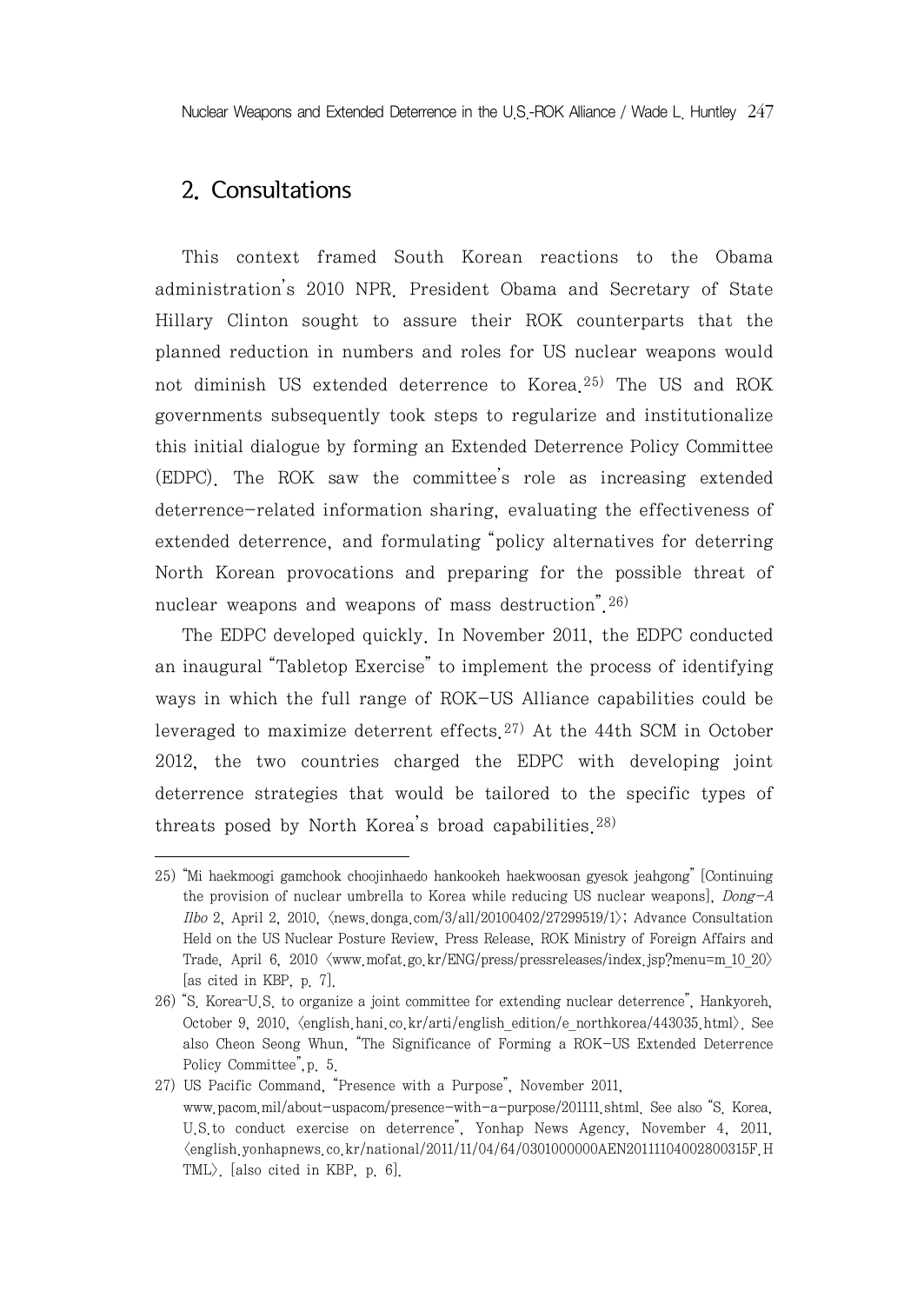As this activity emerged, discussion of the scope and expected outcomes of these consultations also unfolded. Some analysts have advocated developing an equivalent to the NATO Nuclear Planning Group (NPG). 29) However, the opportunity for institutionalization of consultation with the ROK on extended deterrence has opened precisely because its non-nuclear elements (strategic defenses and other conventional capabilities) have become so meaningful. 30) This broader focus builds on planning for the joint defense of the ROK that has entailed emphasis on conventional capabilities (with a "counter-nuclear" option) for some time. 31)

In this context, interest in equating the EDPC to the NATO NPG evinces continued adherence to a more nuclear-centered understanding of the basis for US extended deterrence, and of ROK security fundamentally. This outlook is also expressed in the renewed popular interest in having nuclear weapons deployed in the ROK in some form.

#### 3. Korean Nuclear Redeployment

Advocacy in South Korea for the redeployment of US tactical nuclear

<sup>28)</sup> "S. Korea, U.S. agree to set N. Korean nuclear deterrence policy by 2014", Yonhap News Agency, October 24, 2012,  $\langle$ english.yonhapnews.co.kr/national/2012/10/24/58/0301000000AEN20121024006651315F. HTML> and "South Korea, US to Devise Detailed Deterrence Posture Against North", Global Security Newswire, October 25, 2012,  $\langle$ www.nti.org/gsn/article/south-korea-us-2014-devise-detailed-deterrence-posture-ag ainst-north/>.

<sup>29)</sup> Chang Kwoun Park, "ROK-US Cooperation in preparation for hostile actions by North Korea in possession of nuclear weapons", Korean Journal of Defense Analysis 22 (December 2010), Korea Institute for Defense Analyses (KIDA), p. 512 [as cited in KBP, p. 6.]. Cf. Jeffrey Lewis, "Extended Deterrence Policy Committee", October 19, 2010,  $\langle$ lewis.armscontrolwonk.com/archive/3057/extended-deterrence-policy-committee $\rangle$ ; and Jeffrey Lewis, "Extended Nuclear Deterrence in Northeast Asia".

<sup>30)</sup> Jeffrey Lewis, "Extended Deterrence Policy Committee".

<sup>31)</sup> "Seoul Moves to Enhance Nuclear Deterrence", Korea Herald, October 13, 2006, as cited in Jeffrey Lewis, "Extended Nuclear Deterrence in Northeast Asia".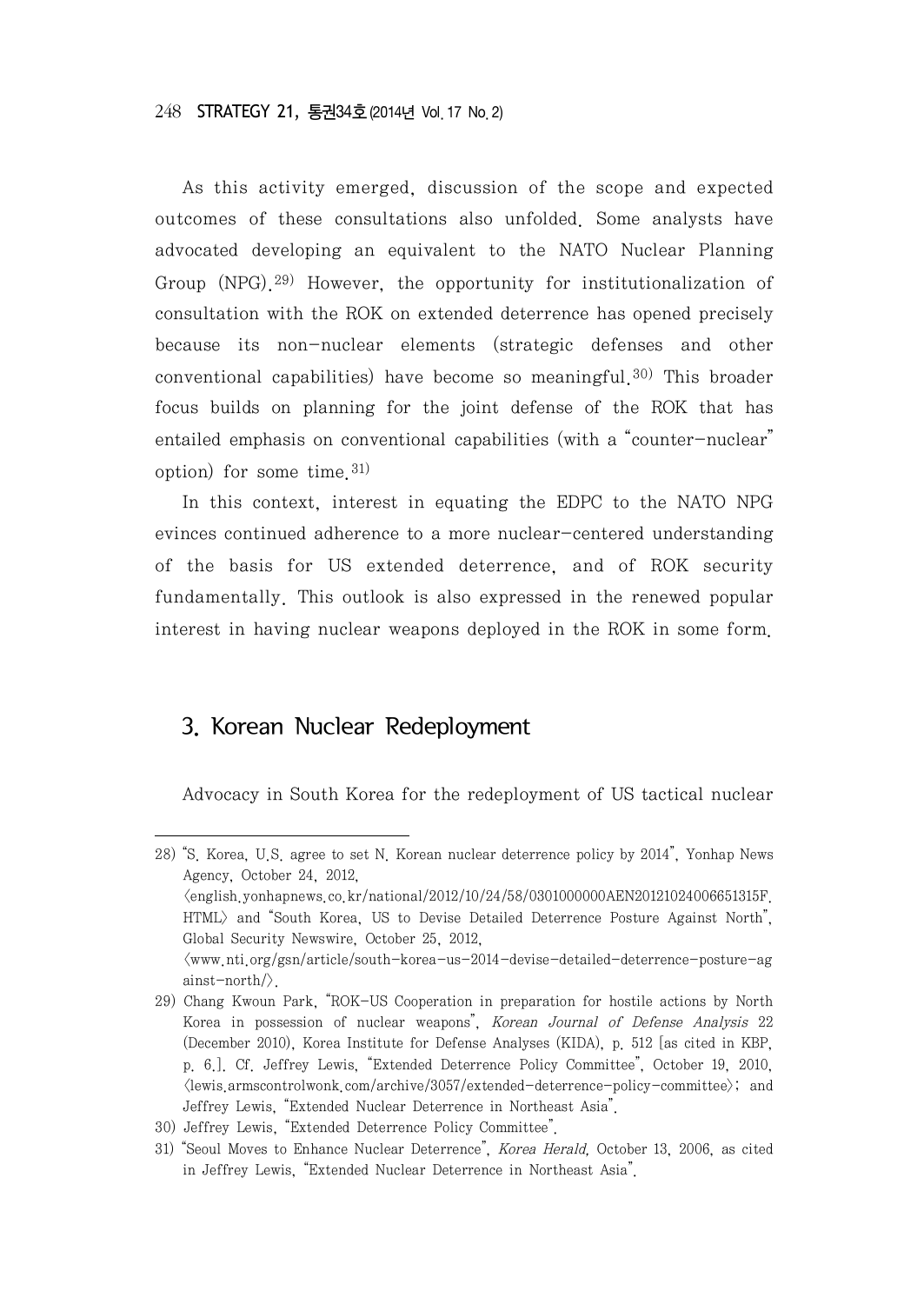weapons in the ROK-or (to a lesser extent) the development of an independent ROK nuclear weapons capability-gained traction after North Korea's nuclear tests in 2006 and 2009, and with 2010's the sinking of the Cheonan, shelling of Yeonpyeong Island, and revelation of North Korea's uranium enrichment facility.32) In early 2011, some members of the ROK National Assembly officially raised the issue of reintroducing US tactical nuclear weapons, garnering national media attention. The ROK prime minister and ministers of foreign affairs and defense issued statements acknowledging the suggestion but reaffirming commitment to Korean peninsula denuclearization and support for global nonproliferation objectives.33) The US government officially stated that it had no plan to redeploy tactical nuclear weapons in Korea in a State Department press briefing in May 2012. 34)

Advocates of redeploying US nuclear weapons in Korea are often concerned that a rising China will increasingly impinge the credibility of US strategic nuclear threats, while at the same time nuclear weapons in North Korea undercut US extended deterrence guarantees that lack a nuclear emphasis. This school of thought is a branch of a larger community of security analysts and politicians concerned about the credibility of US extended nuclear deterrence generally. This branch is particularly skeptical that US conventional military capabilities can sufficiently reinforce the posture.

 $\langle$ armscontrolcenter.org/issues/northkorea/articles/tactical nuclear weapons and korea/ $\rangle$ .

<sup>32)</sup> Duyeon Kim, "Tactical Nuclear Weapons and Korea: A Temporary or Perennial Debate?" Center for Arms Control and Non-Proliferation, June 2011,

<sup>33)</sup> "Cheongwadae, cheonsoolhaek sinjoong…kookbangwehgyodangkookja 'bookjoong abbak wehgyo'" [Blue House, prudent about tactical nuclear weapons…Defense and Foreign Affairs government officials 'diplomacy pressuring North Korea and China'] Korea JoongAng Daily, March 1, 2011 [as cited in KBP, p. 3].

<sup>34)</sup> "U.S. denies tactical nuke redeployment in Korea", Korea Times, May 16, 2012  $\langle$ www.koreatimes.co.kr/www/news/nation/2012/05/116 111097.html $\rangle$ . See also "Cheonsoolhaek chaebaechi nonran" [Controversial redeployment of tactical nuclear weapons] Segye Ilbo, March 2, 2011,

<sup>&</sup>lt;www.segye.com/Articles/News/Opinion/Article.asp?aid=20110302005223&subctg1=02&su bctg2=01 $\rangle$  [as cited in KBP, p. 5].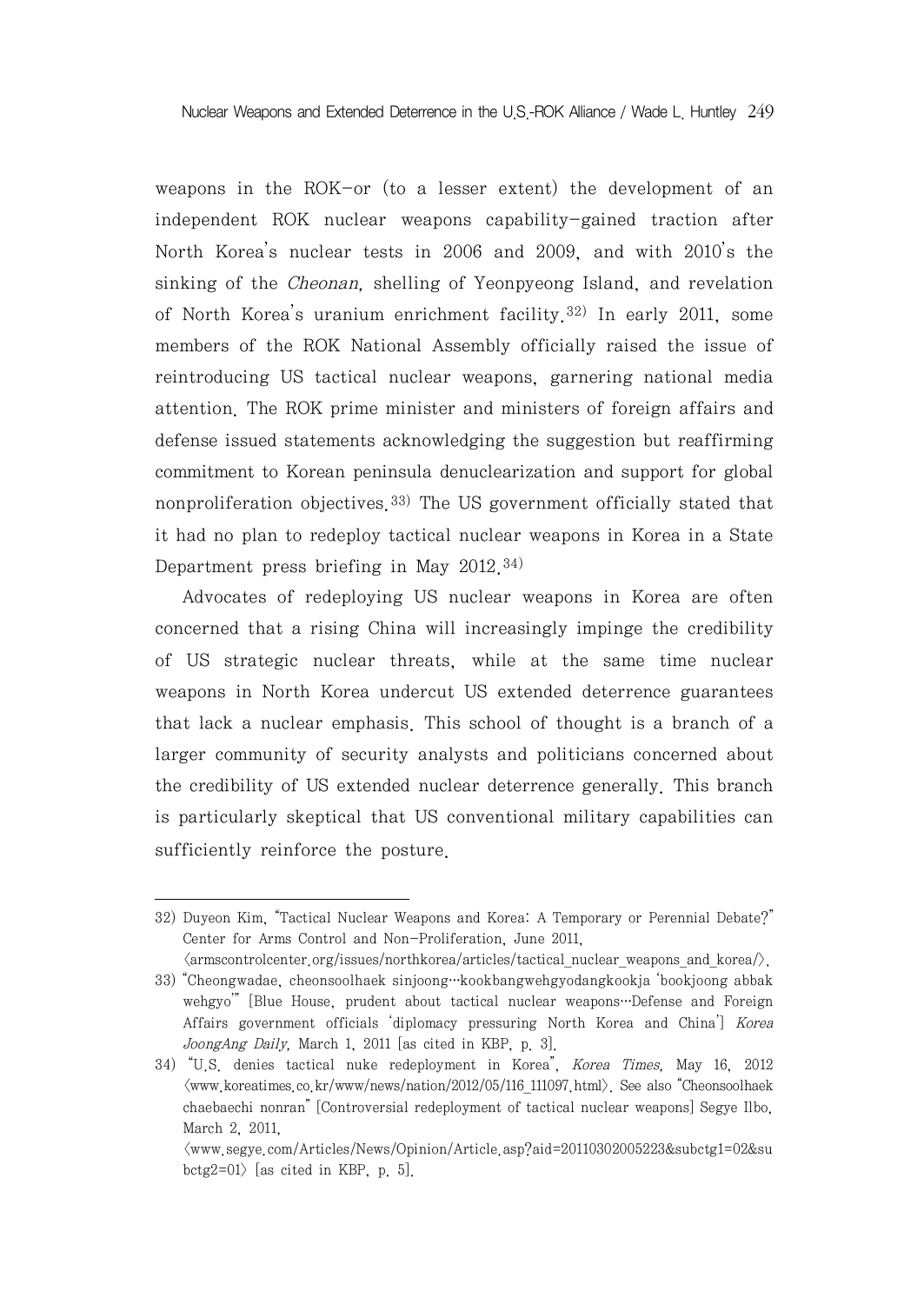Notably, this vein of thinking has not exhibited significant attention to specific numerical levels of the US nuclear arsenal, focusing instead on local remediation. Advocates of redeployment of nuclear weapons in the ROK implicitly evince the viewpoint, noted in the earlier discussion of US nuclear policy in this article, that the potency of nuclear deterrence threats often depends more on nuclear weapons policies and deployment postures than on overall numerical arsenal size alone.

The push to return tactical nuclear weapons to the ROK rests on one or both of two lines of reasoning. The first judges current, regionally-based US capabilities to be insufficient in light of a growing North Korea threat. Some advocates specifically cite the pending retirement of the Tomahawk nuclear-tipped missiles in this context. 35) The second line of reasoning focuses on increasing coercive pressure on North Korea to surrender its own nuclear capabilities. For example, one Korean analyst argues that the incentive of providing North Korea with a negative security assurance if it returns to NPT and dismantles its nuclear weapons is proving ineffective and weakens the apparent US commitment to defend the ROK. 36) Some analysts refer to the continued US deployment of nuclear weapons in Europe as an alternative strategic model.37) One suggestion would have the ROK deliver an ultimatum

<sup>35)</sup> Il-do Hwang, "Obamaeui daegyoomo haek pyegi, hanbando haekwoosan chulsoohana: bookhani hwahaktan ssado haekeungjing mothae haek jakgyeseo bookhan sakjehdeol soodo" [Obama's massive reduction of nuclear weapons, withdrawing nuclear umbrella from Korea], Shindonga 53 (April 2010), pp. 276-77, <shindonga.donga.com/docs/magazine/shin/2010/04/02/201004020500017/2010040205000 17\_1.html>. See also "Conservatives renew call for nuclear weapons on Korean Peninsula", Hanhkyoreh, March 1, 2011,  $\langle$ www.hani.co.kr/arti/english\_edition/e\_northkorea/465872.html> and "Cheonsoolhaek option choonbidae itda" [Tactical nuclear option is ready] Munhwa Ilbo, March 2, 2011,  $\langle$ www.munhwa.com/news/view.html?no=2011030201070523116002 $\rangle$  [as cited in KBP, pp. 5, 12].

<sup>36)</sup> Seong Whun Cheon, "Migookeuh daehan haekwoosanjeongchaekeh gwanhwan yeongoo" [Study of US nuclear umbrella policy over Korea], (October, 2012) pp. 168-69 [as cited in KBP, pp. 12-13].

<sup>37)</sup> "Bihaekhwa geobooga jachohanun nam cheonsoolhaek chaebaechi" [South Korea's redeployment of nuclear weapons caused by refusing denuclearization], Dong-A Ilbo, May 15, 2012. See also Chul-ho Chung, "Migook 2012 shingookbangcheonryakgwa hankookeui goonsacheonryak balcheonbanghyang" [US 2012 New Defense Strategy and Korea's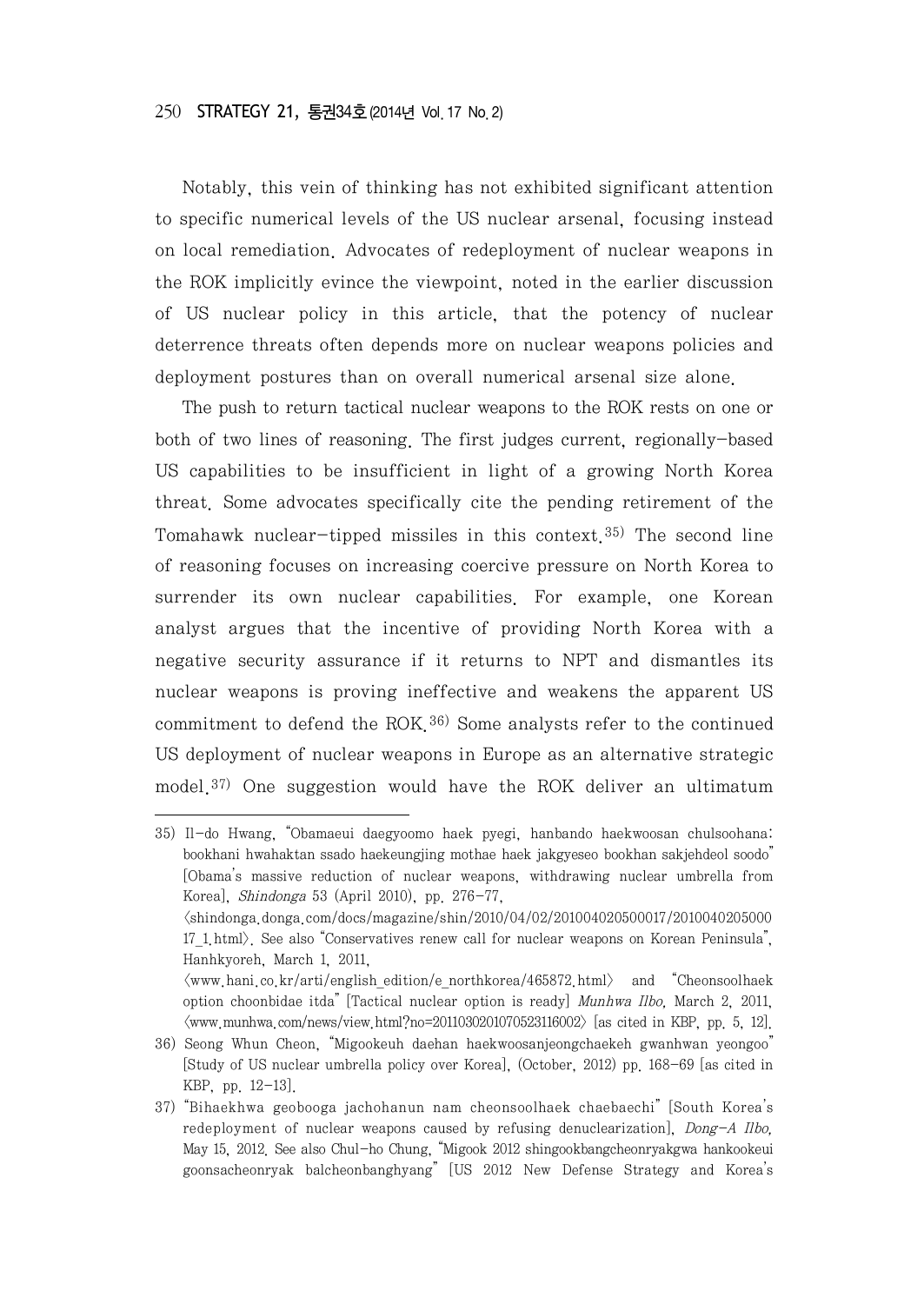that US nuclear weapons will be redeployed if North Korea fails to surrender its nuclear weapons program by a negotiated deadline.<sup>38)</sup>

A smaller number of ROK politicians and analysts urge the ROK's acquisition of its own nuclear weapons arsenal. A similar two lines of logic support this viewpoint. Some advocates consider an independent capability to be a "back-up" option in the event that the United States refuses an official ROK request to redeploy nuclear weapons or for some reason withdraws its nuclear deterrence guarantee entirely.<sup>39)</sup> Others stress the prospect of greater ROK capacity to achieve North Korean denuclearization.40)

Public opinion polling in South Korea provides evidence of growing support for such thinking. For example, a series of five polls conducted by the East Asia Institute from 2004 to 2011 showed a steadily increasing rate of support for ROK possession of nuclear weapons, totaling to a 22 percent shift between 2004 and 2011.<sup>41)</sup> Another poll by a second organization in March 2011 found that 69.1 percent of respondents

development of military capabilities], Situation and Policy, The Sejong Institute, February 2012, p. 28,  $\langle$ www.sejong.org/Pub ci/PUB CI DATA/k2012-02 7.PDF $\rangle$  [as cited in KBP, pp. 4, 7].

<sup>38)</sup> Seong Whun Cheon, "Migookeuh daehan haekwoosanjeongchaekeh gwanhwan yeongoo" [Study of US nuclear umbrella policy over Korea], pp. 221-22 [as cited in KBP, p. 4].

<sup>39)</sup> Hee-sang Kim, "Haek hwaksangwa hanbando/dongbookaheui cheonryak gyunhyung-bookhan haekmoonjeh" [Nuclear proliferation and the Korean Peninsula], presented at Korea Foundation Global Seminar, Konjiam Resort, Gwangju City, Gyeonggi Do, Korea, March 25, 2011; [as cited in KBP, p. 11; English language program available at  $\langle$ http://www.kf.or.kr/eng/09 pro/pro\_sem\_01.asp $\rangle$ ].

<sup>40)</sup> "South Korea should get nuclear weapons: Rep. Chung", Dong-A Ilbo, June 4, 2012,  $\langle$ english.donga.com/srv/service.php3?biid=2012060446358 $\rangle$  [as cited in KBP, p. 3]. See also Duyeon Kim, "Tactical Nuclear Weapons & Korea: A Temporary or Perennial Debate?" Book2cha haeksilhoum leehoo [After North Korea's second nuclear test], Segye Ilbo, May 28 2009 [as cited in KBP, p. 4]; and Seung-joo Baek, "Cheonsoolhaekmoogieui hanbando jaebanip gwanryun anbojeok silik pyongga" [Analyzing security cost and benefit caused by the redeployment of tactical nuclear weapons], Northeast Asia Strategic Analysis, Korea Institute for Defense Analyses (KIDA), June 11, 2012,  $\langle$ www.kida.re.kr/nasa/report/upload report/N120612.pdf> [as cited in KBP, p. 6].

<sup>41)</sup> Data from polling by the East Asia Institute  $\langle$ www.eai.or.kr/type k/p1.asp?catcode=1116100000 $\rangle$ ; some English EAI poll data summaries are at <http://www.eai.or.kr/type/p1.asp?catcode=1411000000>. Supplementary data provided by EAI Senior Researcher Chung Wonchill for KBP on December 7, 2012.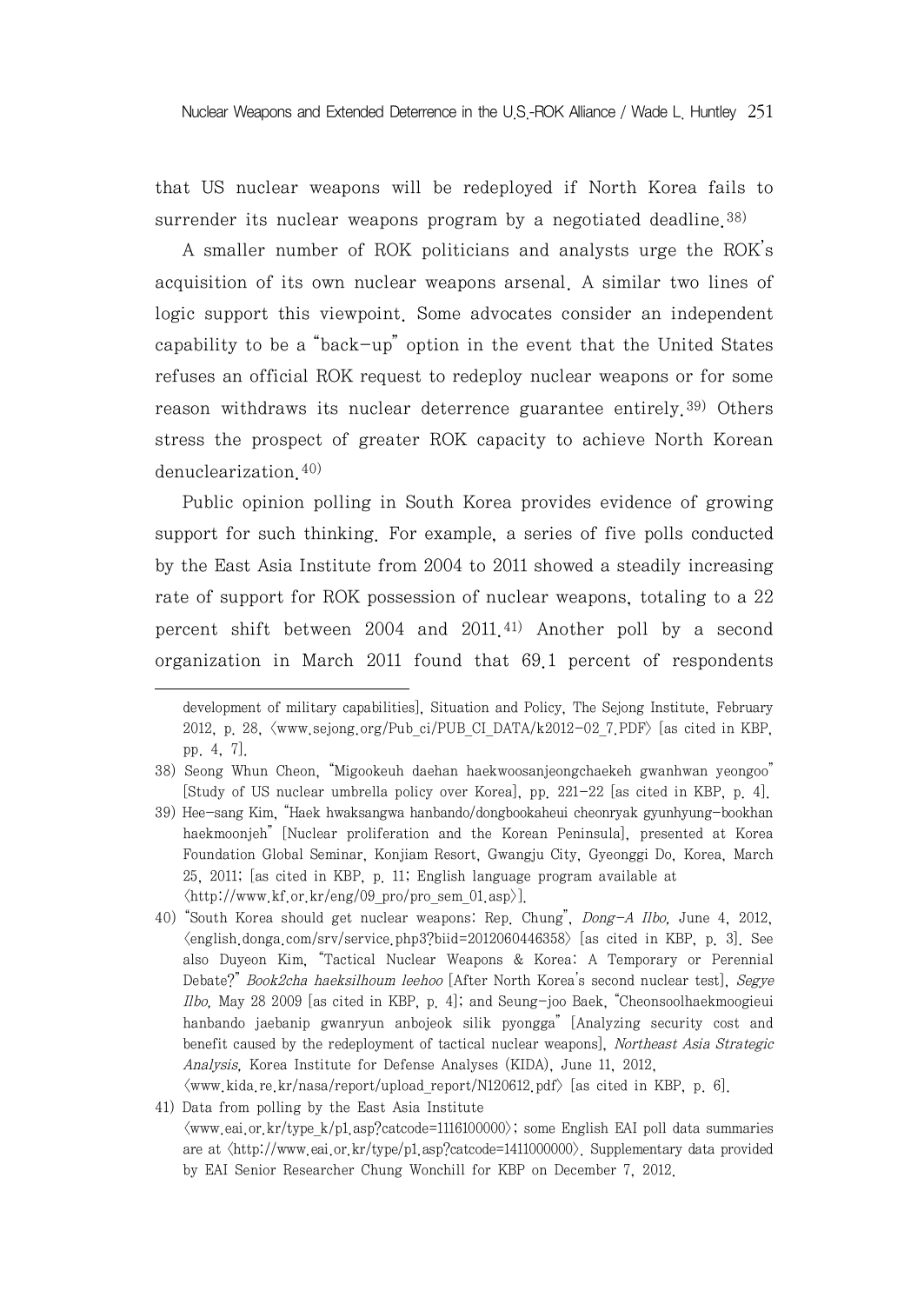supported the ROK's development of nuclear weapons to deter North Korea's nuclear threats, while only 17.3 percent of respondents indicated that nuclear weapons were not necessary.42) North Korea's third nuclear test in February 2013 further fueled attention to proposals to introduce nuclear weapons back into the ROK in some form. Two polls conducted after the February test indicated that two-thirds of the South Korean public continued to support ROK acquisition of its own nuclear weapons.43)

The increased prominence of the idea of reintroducing nuclear weapons to the ROK likely signifies growing frustration at the inability of a nuclear-focused extended deterrence posture to prevent North Korea's acquisition of nuclear weapons or muzzle its more recent smaller-scale belligerence. As discussed above, the capabilities posture of the alliance has already been broadening in response to the more complex threat environment. But the nuclear promise remains perceived by many in the ROK to be an indispensable pillar of the deterrence posture. For this reason, nuclear weapons remain important to allied assurance, and therefore integral to extended deterrence credibility, beyond the level that strategic logic alone would suggest.

Both the material and perceptual elements of the extended deterrence relationship were on display during the 2013 US-ROK annual joint military exercises. March that year marked an apex of North Korean belligerence, including its announcement of withdrawal from the Korean War Armistice agreement and all other non-aggression agreements with the ROK. In this context, the United States announced that it was significantly increasing regional missile defense deployments,

43) "2/3 of S. Koreans Support Nuclear Armament", The Chosun Ilbo, February 21, 2013,  $\langle$ http://english.chosun.com/site/data/html dir/2013/02/21/2013022100645.html $\rangle$ ; Martin Fackler and Choe Sang-hun, "South Korea Flirts With Nuclear Ideas as North Blusters", New York Times, March 10, 2013,

<sup>42)</sup> Seong Whun Cheon, "Migookeuh daehan haekwoosanjeongchaekeh gwanhwan yeongoo" [Study of US nuclear umbrella policy over Korea], pp. 221-22 [as cited in KBP, pp. 4-5].

 $\langle$ http://www.nytimes.com/2013/03/11/world/asia/as-north-korea-blusters-south-break s-taboo-on-nuclear-talk.html?pagewanted=all&\_r=1&>.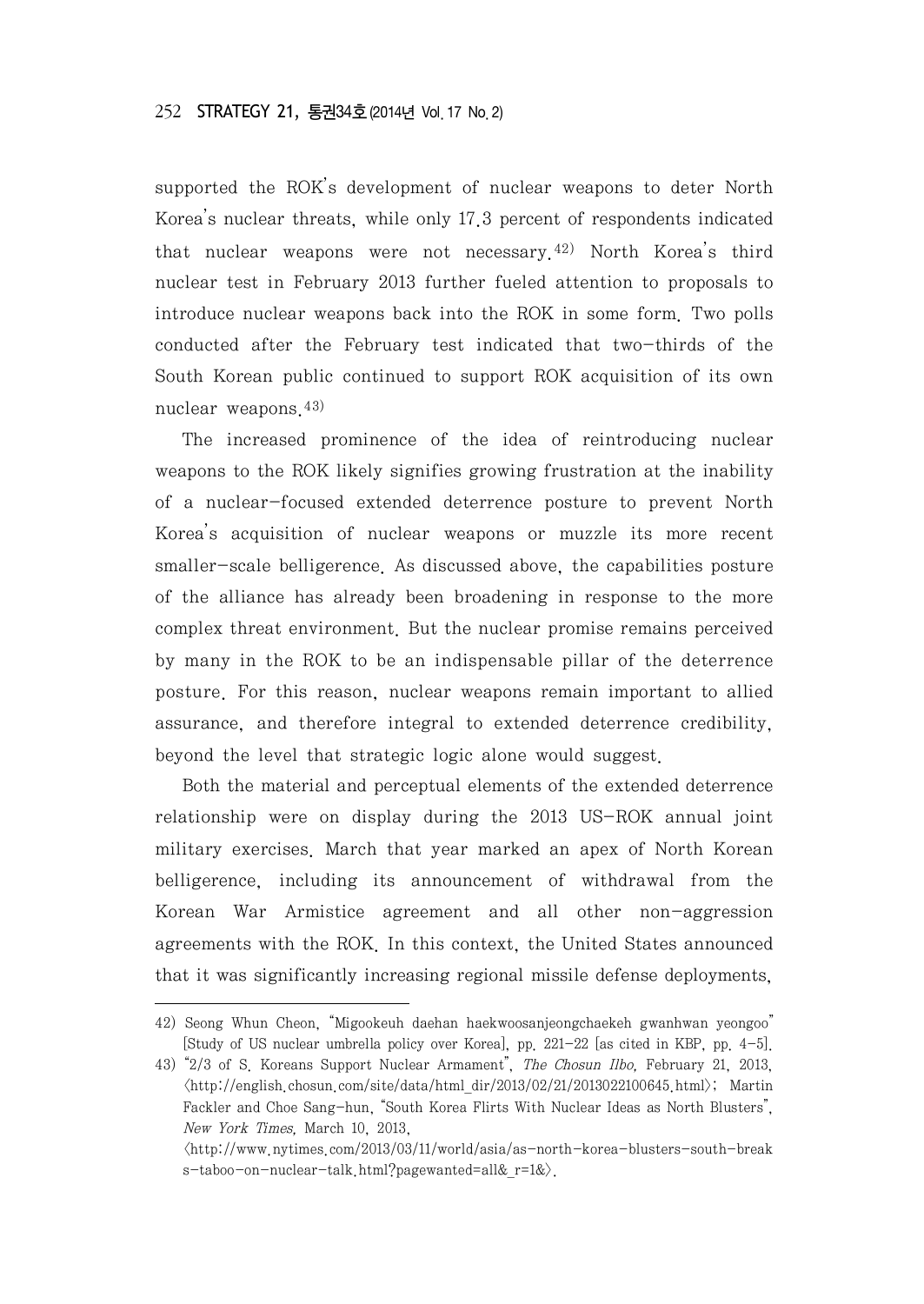but also sent two nuclear-capable B-2 Stealth bombers non-stop from Missouri to undertake a simulated bombing run in Korea – and took the unusual step of publicly confirming the mission. $44$ ) While much media portrayed these actions as intended to display defense prowess to North Korea, allied reassurance was as important.<sup>45)</sup> But one may discern an even more focused message here: the unprecedented public participation of B-2 bombers in the Korean military exercises demonstrated the US capability to utilize nuclear weapons in Korea without the need for nuclear deployments on the Korean peninsula.

## Ⅳ. Toward a Broader Extended Deterrence Concept

The question of returning tactical nuclear weapons to the ROK in some form is the sharp point of the central question of the evolving role of nuclear weapons in the broader US-ROK extended deterrence posture. This question turns on the application of the basic strategic logic of deterrence and extended deterrence to the Korean peninsula's extant security environment.

The rationale for increasing emphasis on conventional capabilities in US extended deterrence policy builds on a twin set of observations. The first is that tactical nuclear capabilities are now unnecessary to credibly deter the use of non-conventional weapons (WMD) and major attacks against core US allies. US strategic nuclear capabilities are

<sup>44)</sup> "North Korea ends peace pacts with South", BBC News, March 8, 2013,  $\langle$ http://www.bbc.co.uk/news/world-asia-21709917 $\rangle$ ; "Missile Defense Announcement as Delivered by Secretary of Defense Chuck Hagel", U.S. Department of Defense. March 15, 2013,  $\langle$ http://www.defense.gov/speeches/speech.aspx?speechid=1759>; Thom Shanker and Choe Snag-hun, "U.S. Runs Practice Sortie in South Korea", New York Times, March 28, 2013,] <www.nytimes.com/2013/03/29/world/asia/us-begins-stealth-bombing-runs-over-sout h-korea.html>.

<sup>45)</sup> Thom Shanker and Choe Snag-hun, "U.S. Runs Practice Sortie in South Korea", Ibid.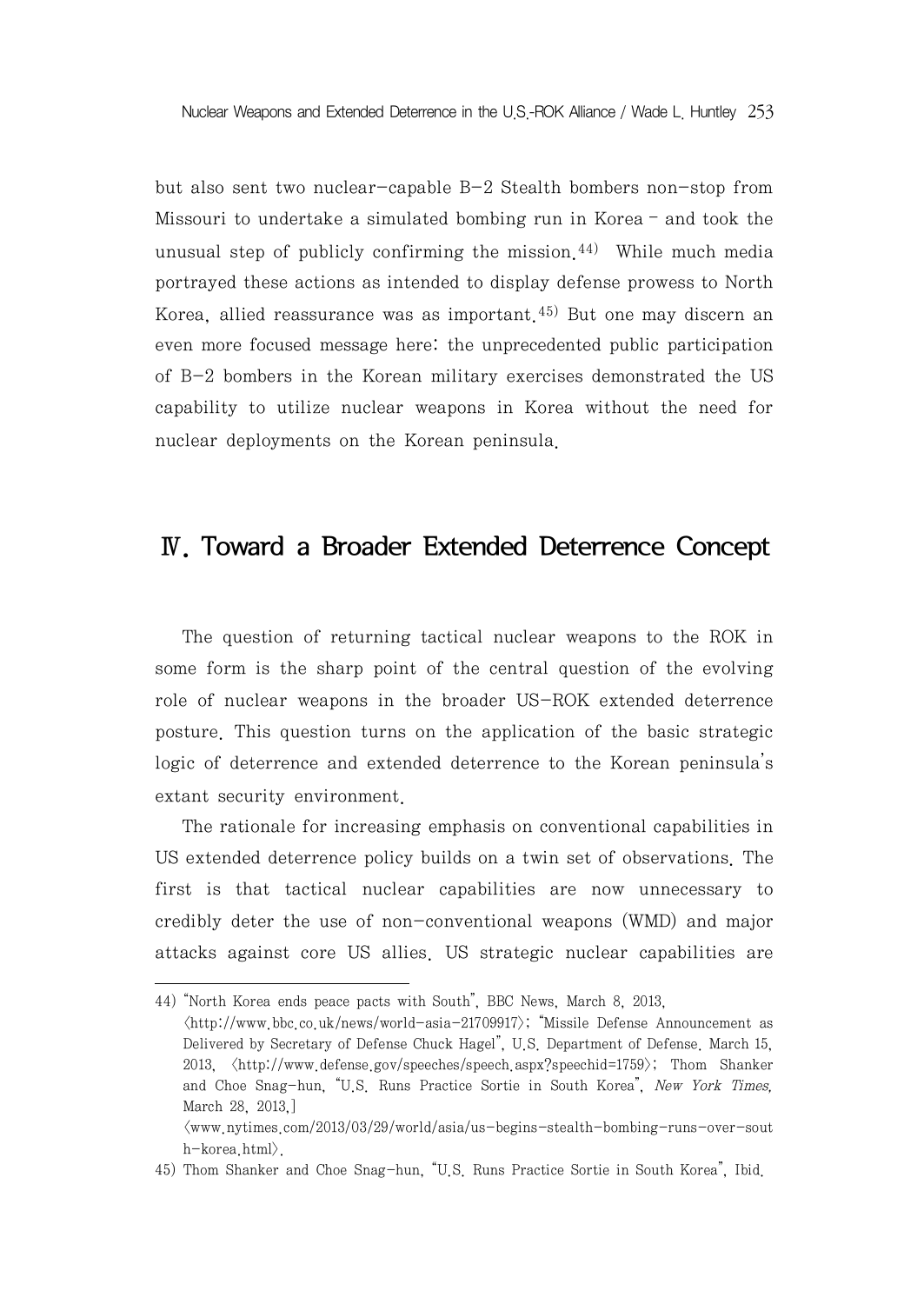sufficient for this purpose. The second observation is that nuclear weapons in any deployment setting are not credible to deter smaller-scale provocations and coercive efforts against US allies. Tailored conventional capabilities are required to deter, defend against and/or respond to these contingencies.

In this view, the core deterrence problem on the Korean peninsula today is not that capabilities are insufficient. The problem is also not particularly a lack of will to use these capabilities, in the appropriate circumstances. Few outside North Korea doubt that use of a nuclear weapon by Pyongyang against a target in the ROK would trigger a massive and devastating response that would likely end the existence of the DPRK as a state. It is reasonable to presume that leaders in Pyongyang understand this prospect too.

Rather, the core problem is that use of such overwhelming force in response to smaller-scale aggression is not credible. Such a threat is not credible because carrying out that threat would likely be both strategically inadvisable and ethically problematic. For example, use of nuclear weapons in retaliation for North Korea's sinking of the Cheonan or its artillery bombardment on Yeonpyeongdo would have been wholly inappropriate to the circumstances and would have been globally condemned as grossly disproportionate. It is reasonable to presume that leaders in Pyongyang understood this too, which is why the material possibility of nuclear retaliation did not inhibit these North Korean aggressions.

If the presence of nuclear weapons on US B-2 bombers did not deter North Korea from attacking the Cheonan or bombarding Yeonpyeongdo, it is unlikely that the presence of tactical nuclear weapons in the ROK would have made a deterrence difference. Neither Pyongyang nor most anyone else would have deemed the threat to respond to such incursions with nuclear retaliation from Korea as any more credible than nuclear retaliation from Kansas. The situation is simply an example in action of the "stability/instability paradox", which states that the increasing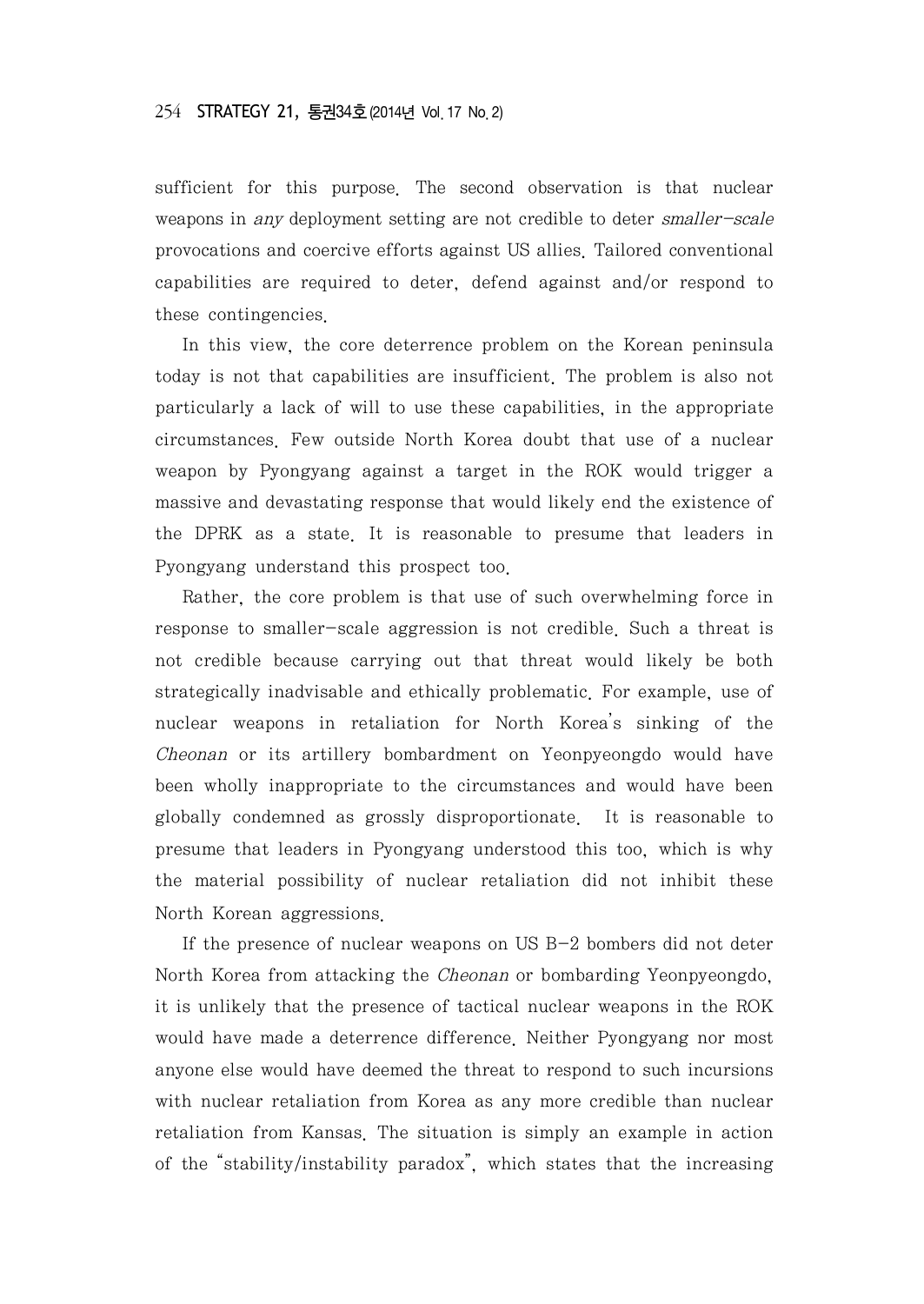stability of nuclear deterrence will tend to decrease stability at lower levels of conflict.46)

This observation shows why carefully delineating the threats that are to be deterred is a vital element of any successful deterrence posture. These incidents clearly revealed the insufficiency of a US-ROK allied posture emphasizing massive force capabilities to deter smaller-scale DPRK provocations. Rather, deterring smaller-scale aggression requires possessing capabilities whose threatened use is credible and costly in the eyes of the party being deterred. Pyongyang must believe that the retaliatory threat will actually be carried out, and it must judge that the cost of the retaliation exceeds the benefit of the initial attack. Deterring a wide range of potential smaller-scale aggressive acts therefore requires a broad array of conventional capabilities useful for deterrence as well as defense across a range of threat scenarios.

Securing capabilities at varying levels of potential conflict, however, is insufficient. Preserving Korean peninsula stability also requires that strengthening deterrence of smaller-scale DPRK provocations also minimizes risks that carrying out retaliatory threats will catalyze rapid conflict escalation. The Cheonan and Yeonpyeongdo incidents elicited US-ROK reaffirmation of their strategic deterrence commitment, and also ROK drove declaratory policy shifts toward "proactive deterrence" and "manifold retaliation". Despite these reactions, forging reliable stability-enhancing deterrence of smaller-scale aggression remains a work in progress.

ROK maritime forces should be a major element of a credible conventional deterrence posture. In this context, the roles that ROK maritime forces are currently playing and might potentially play in supporting smaller-scale deterrence may be as important as the roles these forces play in establishing a robust defense. A particularly salient question becomes whether ROK maritime forces offer opportunities for

<sup>46)</sup> Classic statements of the "stability/instability paradox" include Glenn Snyder, Deterrence and Defense (Princeton: Princeton University Press, 1961) and Robert Jervis, The Illogic of American Nuclear Strategy (Ithaca: Cornell University Press, 1984).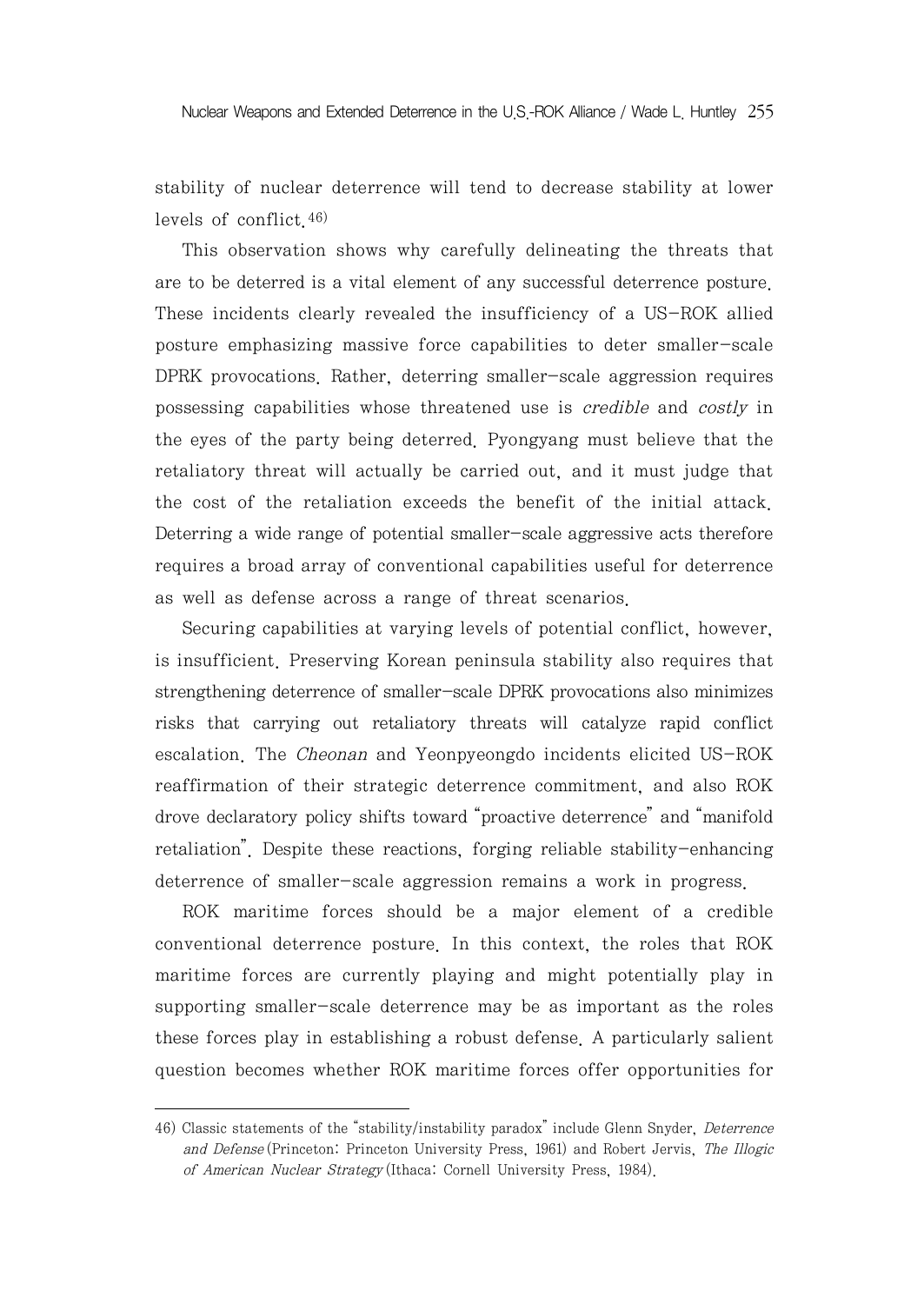relatively *more forceful* but *less escalation-prone* provocation response, thereby enhancing smaller-scale deterrence credibility. In the current security environment, this is a vital measure of deterrence contribution.

The importance of conventional forces in the current ROK-US extended deterrence posture increases the importance of the final element of any allied security structure: assurance between the allies that commitments will be upheld. Ultimately, the success of extended deterrence in Korea will be determined at least as much by South Korean perceptions of its sufficiency as by North Korean perceptions of its credibility.

Nuclear weapons may or may not be necessary for deterrence in Korea, but they are certainly not *sufficient*. A robust deterrence posture built on a finely tuned array of conventional capabilities, strategic defenses, and the lurking shadow of nuclear retaliation may, in reality, be Pyongyang's worst nightmare. But this posture still cannot work if its embrace by both alliance partners is not equally robust. In addition to a broad array of conventional capabilities, US-ROK harmony is required to display convincingly the commitment of these partners to countenance the actual use of any capabilities, conventional or nuclear, under the appropriate triggering conditions. For this purpose, nuclear weapons are secondary to issues of joint strategy and purpose that are essentially political and social in nature.

Of course, the extensive consultative mechanisms now open between the United States and the ROK, most notably the EDPC, are mainly aimed to engage and wrestle with exactly these challenges. The depth of the challenges suggests that future success of the consultative processes can be measured at two levels. Substantively, the two countries will work to develop a precise common understanding of the nature and function of extended deterrence in their security relationship. This understanding will also have to be dynamic enough to rapidly adapt to changing conditions on the peninsula and in the region. The second measure of success will be the meaningfulness of the process itself: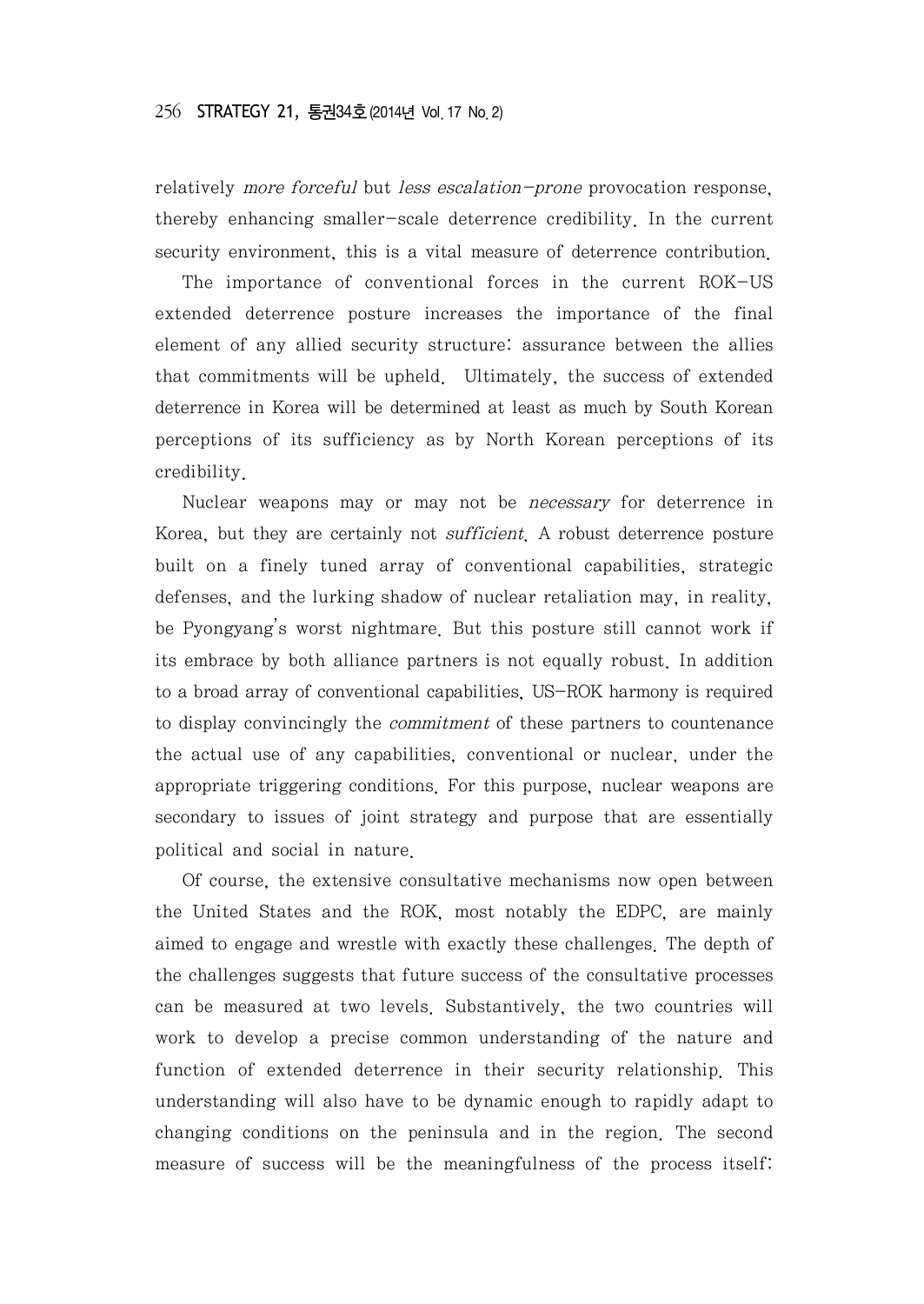Nuclear Weapons and Extended Deterrence in the U.S.-ROK Alliance / Wade L. Huntley 257

how effectively the forums for discussion promote the growth of mutual understanding and respectful trust atmospherically.

Some observers speculated that South Korea's December 19, 2012, election of Park Geun-hye as its next president could prove palliative to the US-ROK security relationship.<sup>47)</sup> But the challenge of mutual allied reassurance transcends political transition, and the objective must be a relationship solid enough to ride out the transient political tempests that both countries experience. It remains to be seen whether the ROK and the United States can refine an extended deterrence posture that sufficiently meets smaller-scale threats while also managing the transition to greater ROK autonomy in the security relationship.

In this evolving relationship, the decline in the size of the US nuclear arsenal may be strategically secondary, but it remains important symbolically. The broader capabilities that the United States and the ROK maintain on the Korean peninsula to meet North Korean threats are central to defense success. But deterrence success also hinges on the will and capacity of the two countries to build general and mutual socio-political reassurance of each partner's commitments to the alliance relationship. The historic role of nuclear weapons in girding this relationship necessitates careful management of mutual alliance reassurance as the role of the nuclear dimension wanes. Increasing mutual confidence in the sufficiency of other conventional forces to meet smaller-scale deterrence requirements will go a long way toward meeting that need.

<sup>47)</sup> See, for example, Paul J. Saunders, Extended Deterrence and Security in East Asia: A US-Japan-South Korea Dialogue. op, cit, note 13.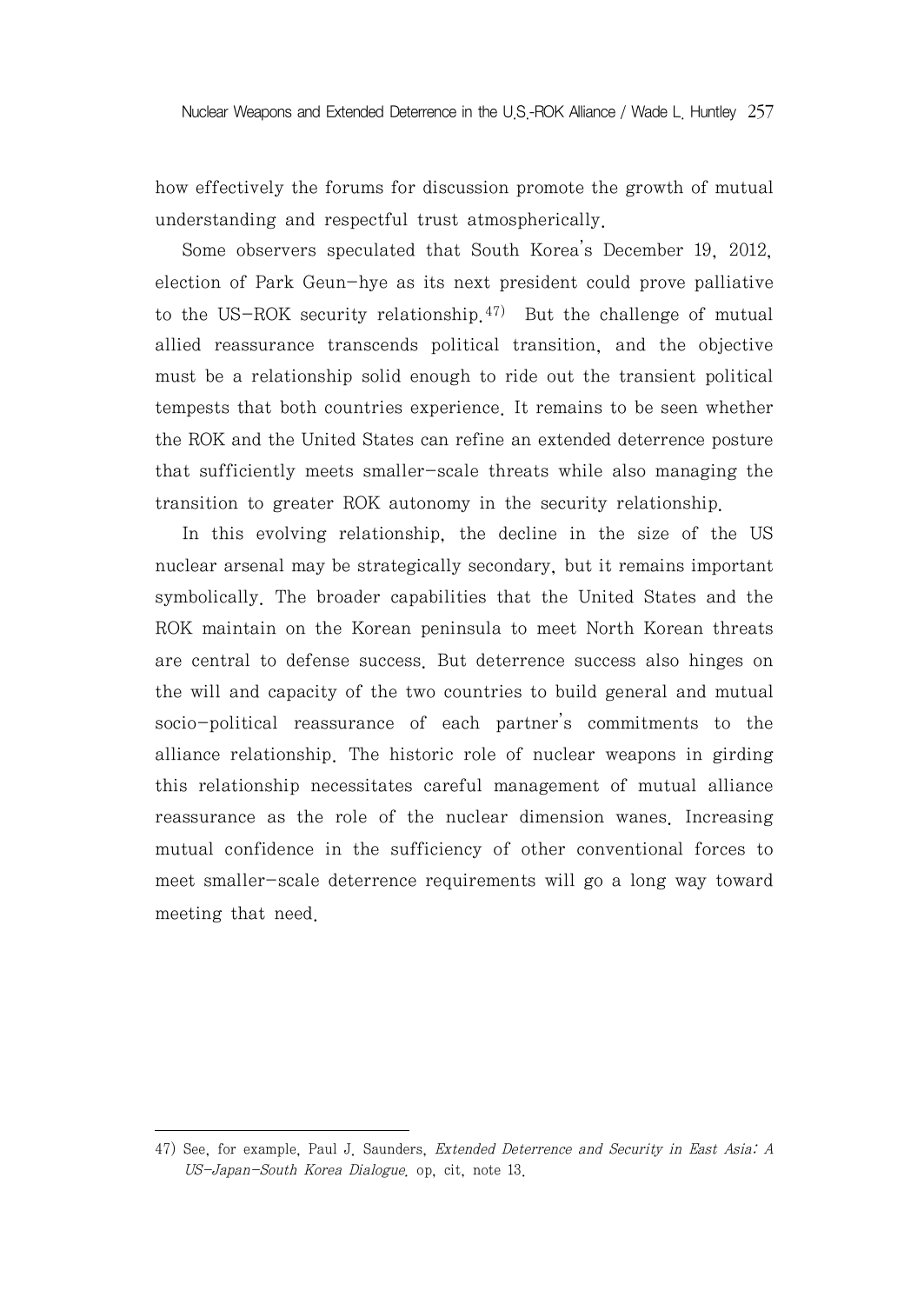#### Abstract

# Nuclear Weapons and Extended Deterrence in the U.S.-ROK Alliance

The future role of nuclear extended deterrence in the security alliance between the United States and the Republic of Korea is currently a central concern. The gradually lessening role of reliance on nuclear weapons in US security policies broadly, combined with increasing North Korean nuclear capabilities and belligerence, raise fresh questions about the sufficiency of the "nuclear umbrella"as a pillar of the US-ROK defense posture. This article addresses the current and future role of nuclear extended deterrence in Korea in this dynamic context. The article reviews the longstanding trend toward reducing the overall size of the US nuclear arsenal, and assesses developments in US-ROK outlooks toward extended deterrence in response to the Obama administration's nuclear policies and North Korea's recent smaller-scale aggressions. The analysis finds that the challenges of deterrence credibility and allied reassurance are difficult and long-term. The analysis explains how these challenges emerge less from a shrinking US numerical arsenal size than from the sufficiency of specific nuclear and non-nuclear capabilities to meet emerging smaller-scale threats. The analysis also highlights the importance of broader strategic and political interaction in sustaining allied confidence in any joint security posture. The evaluation concludes that a strong US-ROK alliance relationship can be maintained while the size of the US nuclear arsenal continues to decline, in part because nuclear weapons in any deployment configuration are relatively ineffective means for deterring smaller-scale aggression. Nevertheless, continuing adjustment of the US-ROK extended deterrence posture to the evolving, complex and uncertain Korean peninsula security environment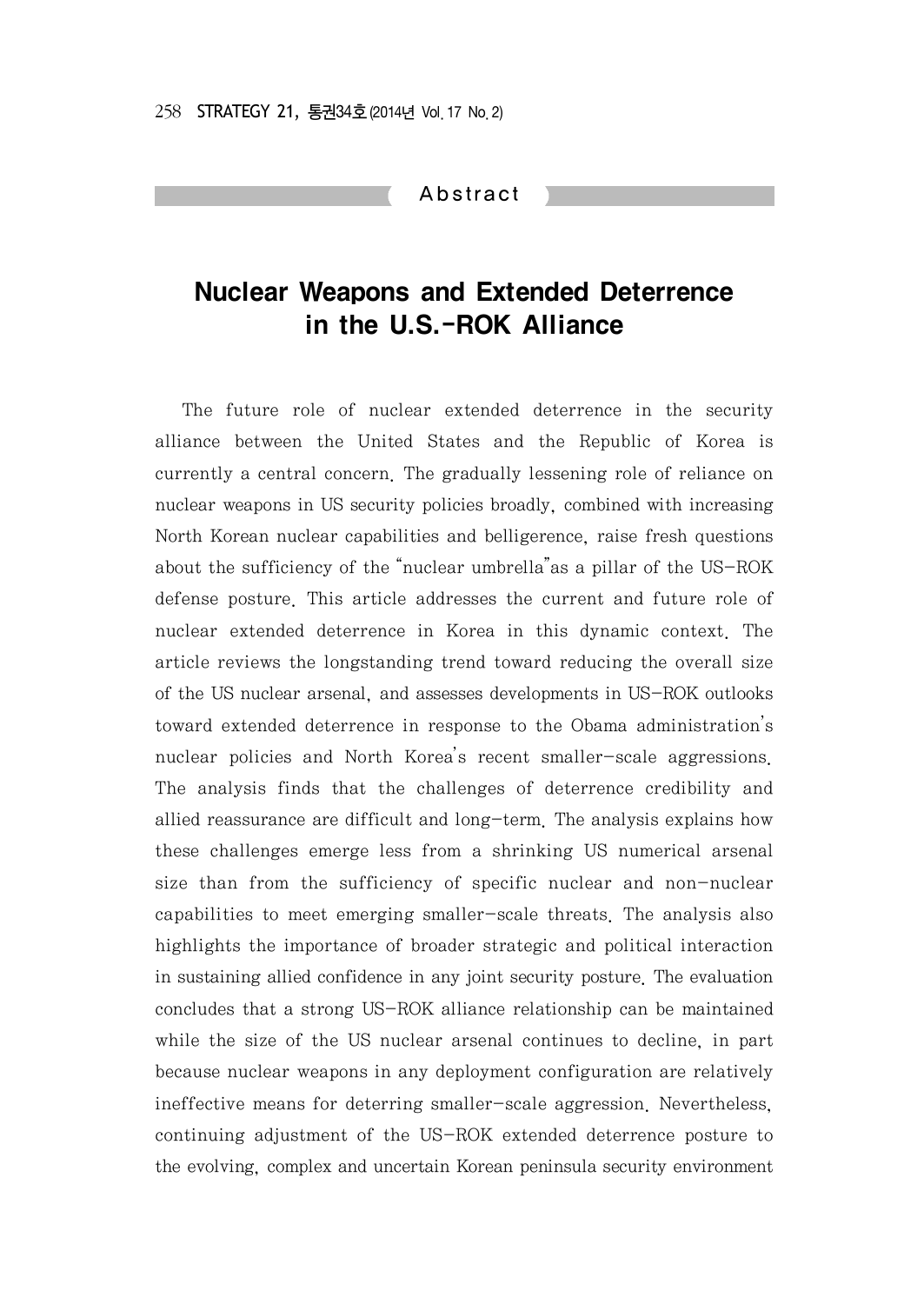will remain an ongoing challenge. Finally, the article encourages further examination of the potential specific role ROK maritime forces might serve in enhancing deterrence of smaller-scale threats while minimizing risks of conflict escalation.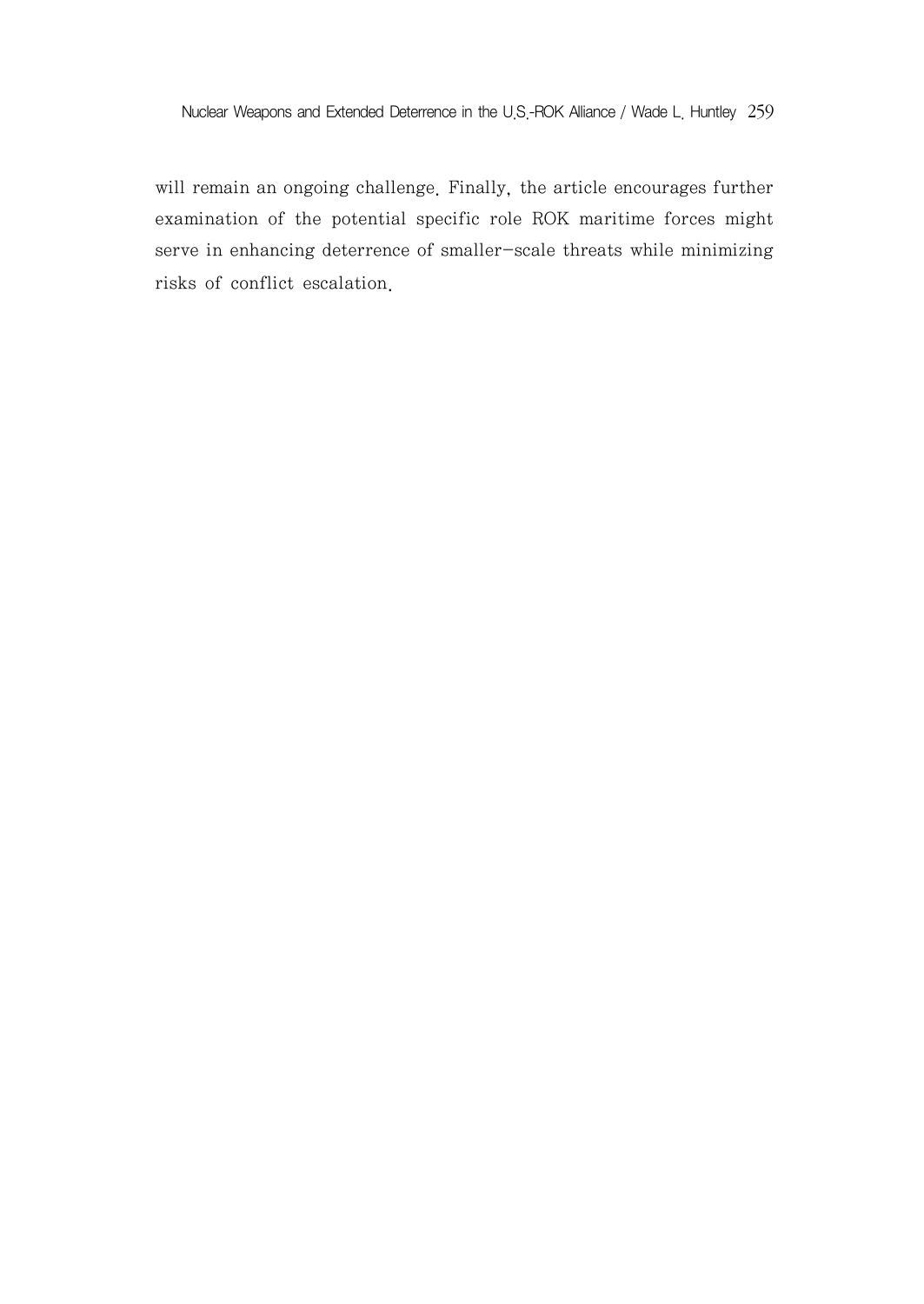260 STRATEGY 21, 통권34호(2014년 Vol. 17 No. 2)

요 약

## 핵무기와 한·미 핵 확장억제 능력

웨이드 헌트리 $*$ 

미래 한ㆍ미 안보동맹에 있어 핵 확장억제 능력은 중요한 현안이다. 북한의 핵무기 제조 능력이 증대되고 더욱 위협적으로 진화하는 가운데, 미국 국가안 보정책 추진에 있어 오바마 대통령의 핵없는 세상 선언 등에 의해 핵무기에 의 한 억제 능력이 점차 감소되고 있다. 이는 한ㆍ미 연합방위태세의 중요한 한 축 인 한국에 대한 "핵우산(nuclear umbrella)" 능력이 과연 충분한가에 대한 새 로운 의구심을 낳게 한다.

본 논문은 상기와 같은 상황 하에 핵 확장억제의 현재와 미래 역할에 대해 평가할 목적으로 작성되었다. 이를 위해 우선 전체적인 미국 핵무기 재고 감소 추세에 대해 평가를 하고, 다음으로 최근 북한의 국지 군사도발 양상과 미국 오바마 행정부의 핵정책 그리고 이에 대응해야 하는 한ㆍ미 핵 확장억제 전망 에 관해 분석을 한다. 이를 통해 본 논문이 얻는 결과는 북한의 핵위협을 억제 시키는 억제의 신뢰성과 동맹국에 대한 확실한 보증이 어렵고 장기적 이라는 것이다. 아울러 북한의 소규모 핵위협 또는 재래식 무기 위협에 대해 충분히 대응할 수 있는 정도의 핵무기 재고가 점차 축소되는 추세에 어떻게 한ㆍ미 양 국이 대응해야 하는가를 과제로 제시하고 있다. 또한 본 논문은 한ㆍ미 간에 연 합방위태세 유지를 위해 지속적이고도 전략적이며 정치적 상호협력을 강화하 여 한ㆍ미 안보동맹의 신뢰도를 증진시켜야 한다는 과제를 제시하고 있다.

본 논문은 북한의 핵위협 또는 대규모 재래식 위협에 대응하기 위해 미국이 대규모 핵무기를 보유하는 것은 비효율적 전략인 바, 이를 극복하기 위해 강력

<sup>\*</sup> 박사, 미국 해군대학원 교수